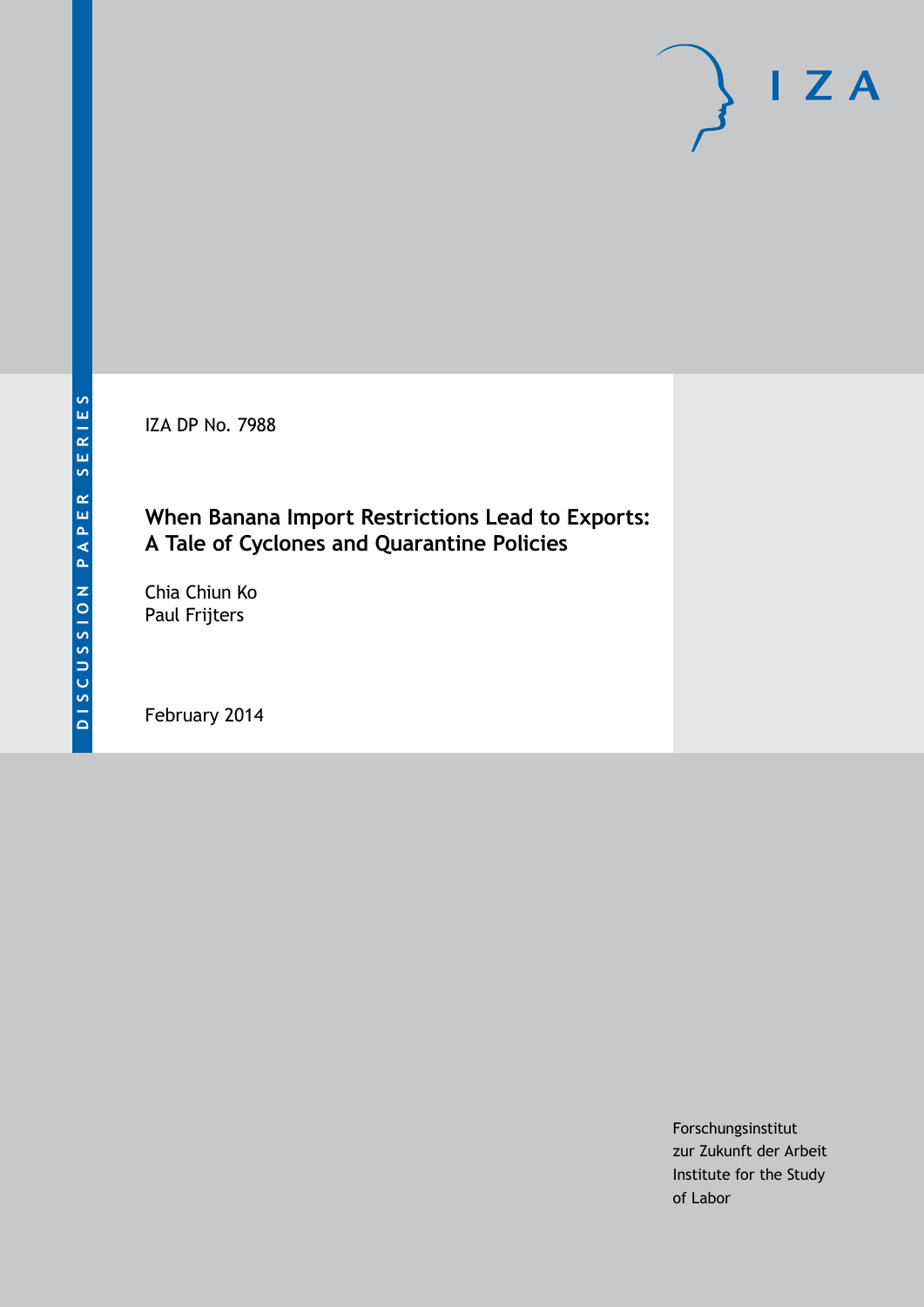# **When Banana Import Restrictions Lead to Exports: A Tale of Cyclones and Quarantine Policies**

# **Chia Chiun Ko**

*University of Queensland*

## **Paul Frijters**

*University of Queensland and IZA*

Discussion Paper No. 7988 February 2014

IZA

P.O. Box 7240 53072 Bonn **Germany** 

Phone: +49-228-3894-0 Fax: +49-228-3894-180 E-mail: [iza@iza.org](mailto:iza@iza.org)

Any opinions expressed here are those of the author(s) and not those of IZA. Research published in this series may include views on policy, but the institute itself takes no institutional policy positions. The IZA research network is committed to the IZA Guiding Principles of Research Integrity.

The Institute for the Study of Labor (IZA) in Bonn is a local and virtual international research center and a place of communication between science, politics and business. IZA is an independent nonprofit organization supported by Deutsche Post Foundation. The center is associated with the University of Bonn and offers a stimulating research environment through its international network, workshops and conferences, data service, project support, research visits and doctoral program. IZA engages in (i) original and internationally competitive research in all fields of labor economics, (ii) development of policy concepts, and (iii) dissemination of research results and concepts to the interested public.

<span id="page-1-0"></span>IZA Discussion Papers often represent preliminary work and are circulated to encourage discussion. Citation of such a paper should account for its provisional character. A revised version may be available directly from the author.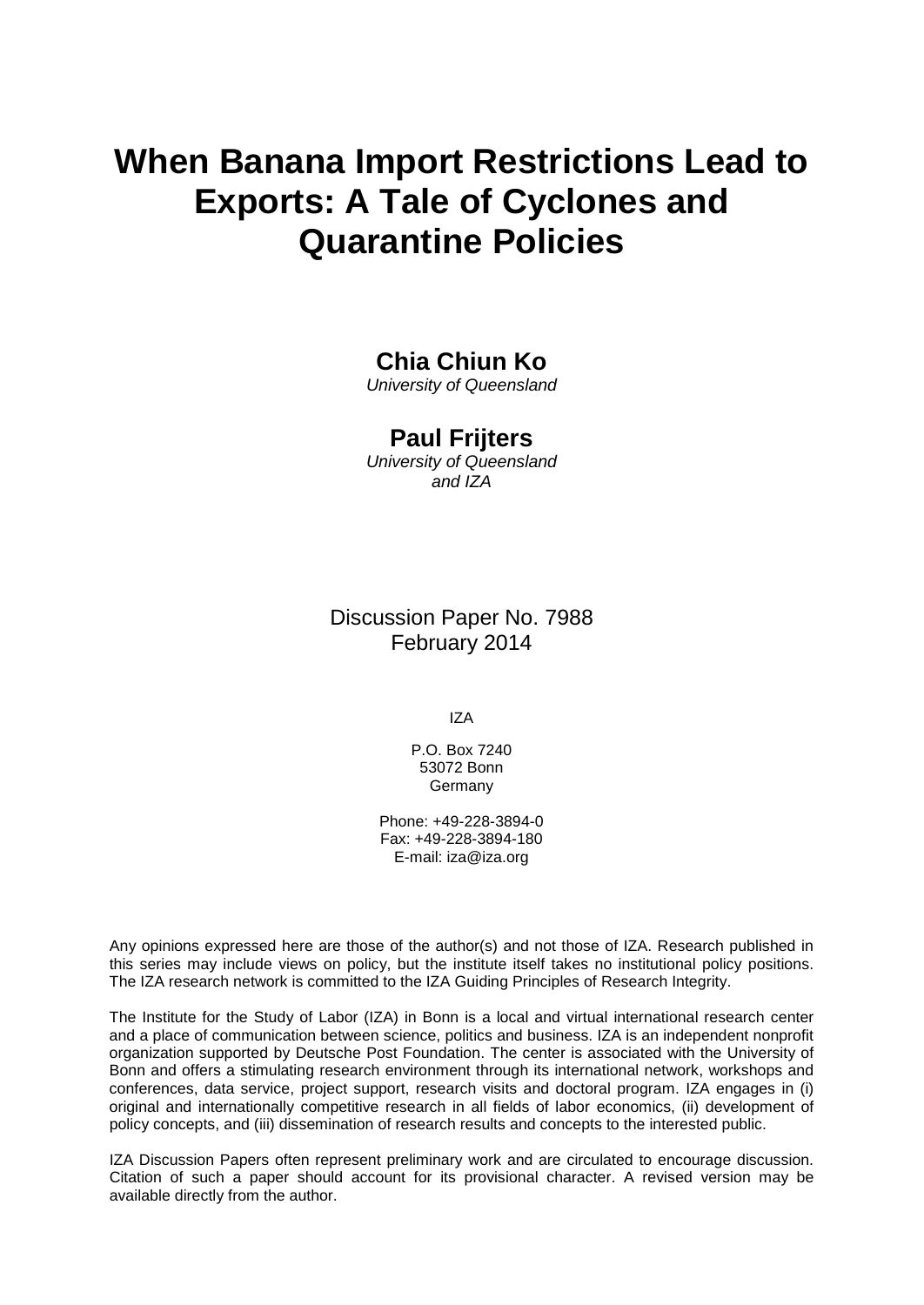IZA Discussion Paper No. 7988 February 2014

# **ABSTRACT**

# **When Banana Import Restrictions Lead to Exports: A Tale of Cyclones and Quarantine Policies[\\*](#page-1-0)**

This paper examines the welfare loss of import restrictions on bananas in Australia and whether the import restrictions have turned into a particular form of export promotion. We set up a model in which there is free domestic entry, with banana producers accepting losses in normal years, off-set by large profits in years when cyclones destroy a large proportion of the banana plants because of sufficiently low elasticity of demand. Using the cyclones of 2006 and 2011 as exogenous events, we identify the elasticity of demand for bananas in Australia to be around -0.5. We indeed find limited evidence for an 'over-shooting' in terms of the supply response after these cyclones, leading to positive exports years after cyclones have hit and re-planted banana plants have become productive. Combining the elasticity estimates with information on turnover, we get an estimated welfare loss of 600 million dollars per year due to banana import restrictions.

JEL Classification: Q17, L2, C26, D61

Keywords: competition, import restrictions, exogenous shocks, instrumental variables, surplus

Corresponding author:

Paul Frijters University of Queensland Level 6, Colin Clark Building (39) St Lucia, Brisbane, Qld 4072 Australia E-mail: [p.frijters@uq.edu.au](mailto:p.frijters@uq.edu.au)

We would like to thank conference, staff, and seminar participants for useful comments and suggestions. The usual disclaimer applies.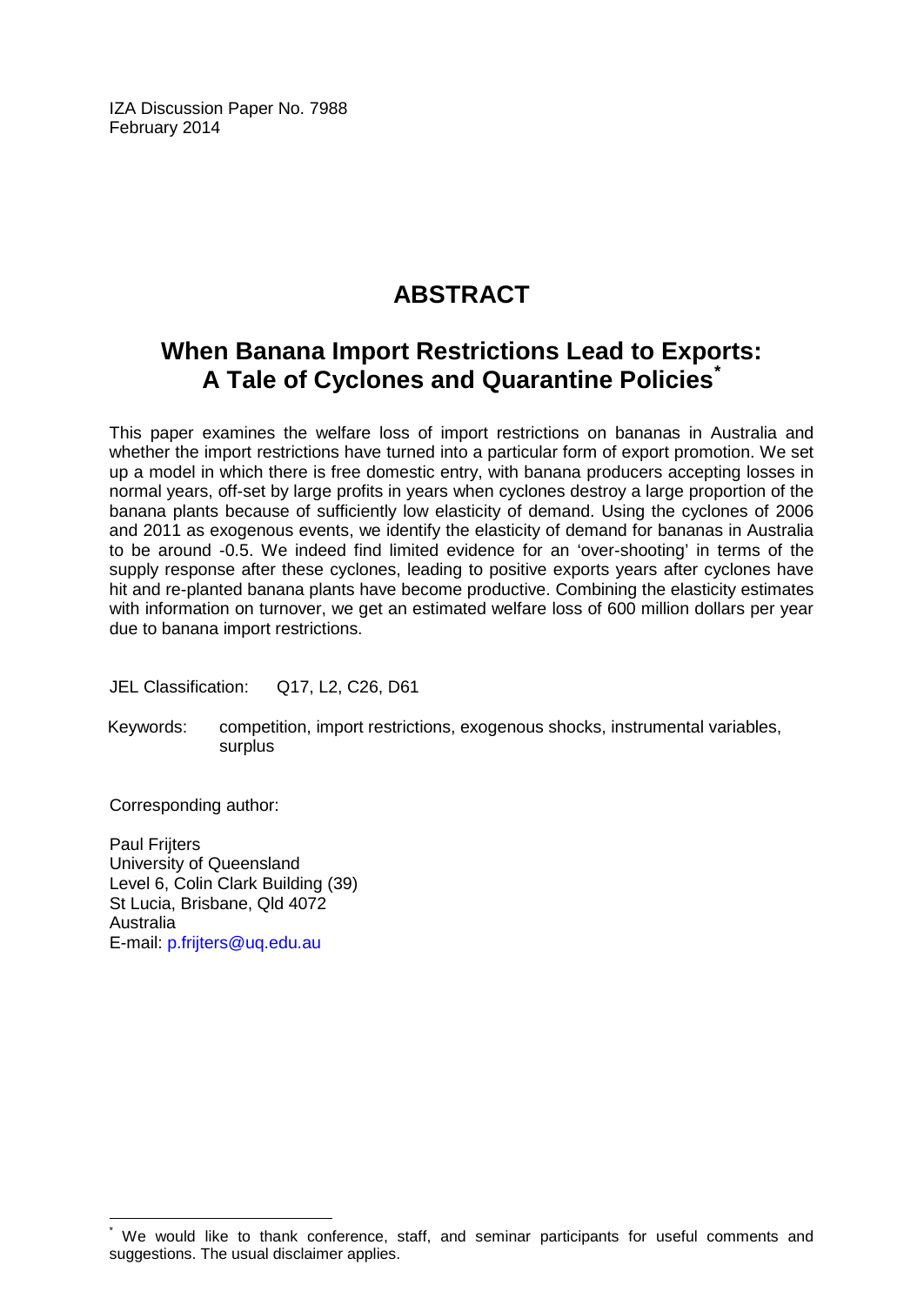#### **Introduction**

**.** 

Krugman (1984) and Bhagwati (1988) explored the notion of export-promoting protection in the context of particular market imperfections, such as monopolistic competition and increasing returns to scale arising from industry linkages. The basic idea was that in the presence of increasing returns to scale, initial import protection can lead an industry to grow sufficiently such that domestic marginal costs become lower than world marginal costs, leading to exports. This basic idea has subsequently been extended to allow for a role for R&D and a variety of production linkages (eg. Pires, 2012, or Orladi and Gilbert, 2011).

In this paper we introduce a new mechanism for how import protection can lead to exportpromotion: supply shocks in agricultural production arising from natural disasters. In a very simple model with free entry in the domestic market and complete import-restrictions, the possibility of future supply shocks from natural disasters can lead to producers 'betting' on those future natural disasters when demand is inelastic: despite the destruction of supply, when demand is inelastic, profits are made just after disasters by those lucky not to have been affected by the natural disaster, whilst in normal years producers will make losses. If demand is sufficiently inelastic, the over-supply in normal years can be so large that the protected industry exports despite marginal cost remaining above world levels at all times.

Our empirical example is the Australian banana industry, where complete import restrictions have been in place since  $1992<sup>1</sup>$ . In 2006 and 2011, the main banana growing areas in the North-East part of the country were hit by cyclones Larry and Yasi which destroyed large parts of the banana plantations such that production dropped around 30% in both years. This 30% supply shock lead to a rise in banana retail prices from about 2 dollars a kilo prior to the cyclones to 14 dollars a kilo just after the cyclones, leading to high profits amongst the unaffected banana growers (Dixon 2011). The resulting post-cyclone long-term supply reaction lead to a convergence with world prices and positive, though modest, exports in 2009 and 2010.

<sup>&</sup>lt;sup>1</sup> For an overview of papers and models used in the economics of banana production, see Blazy et al.  $(2011)$ who study the willingness of farmers to adopt a variety of innovations in banana production in the Caribbean, an area that is also susceptible to cyclones but where there are no banana import restrictions.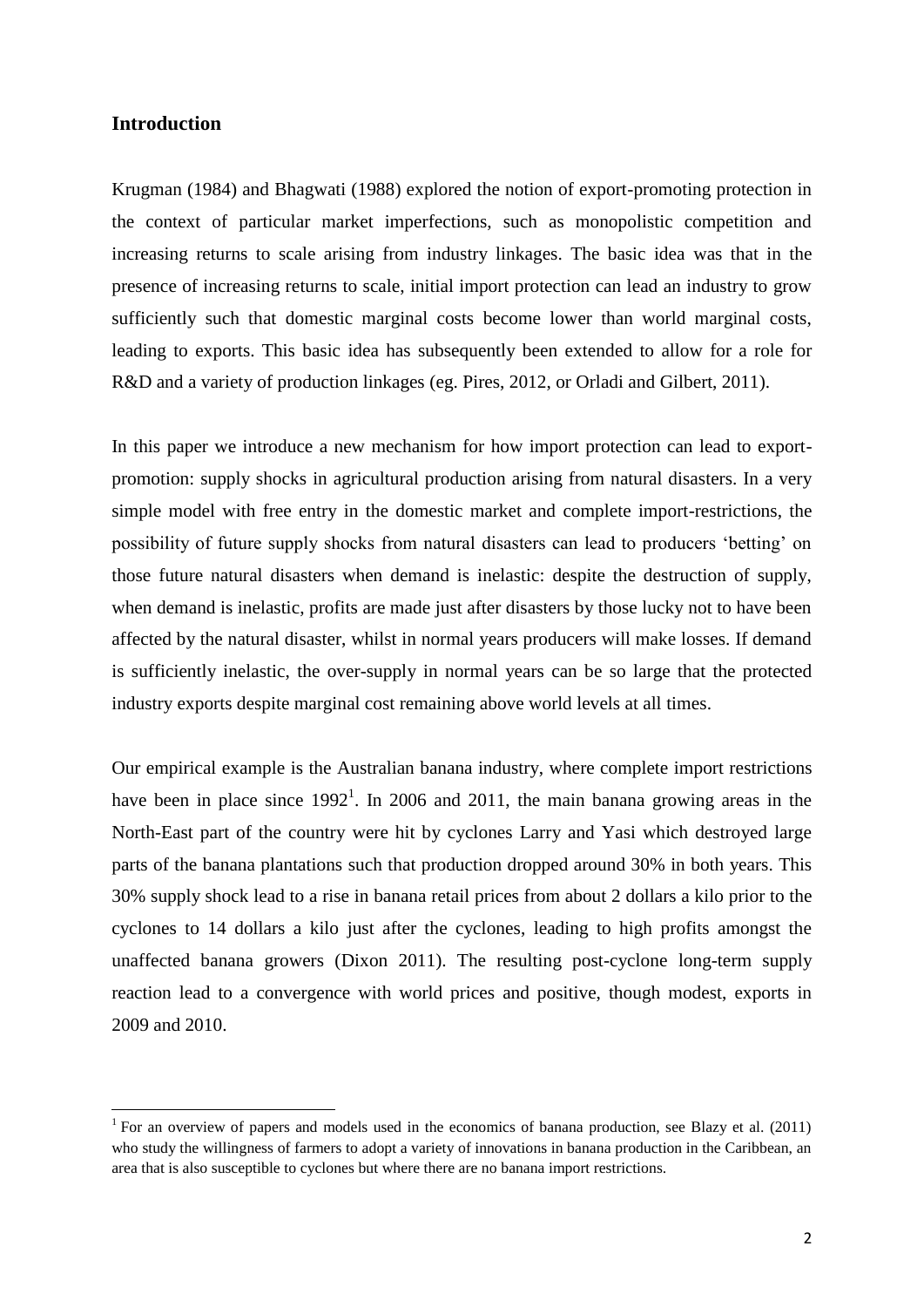After setting up our simple model, we use the 2006 and 2011 cyclones to estimate the demand elasticity for bananas, allowing us to calculate the welfare loss from banana import restrictions. Since we have two cyclones, we can test for over-identification of our IV design.

The paper proceeds as follows: we first set up a simple theoretical model that explains the mechanism from supply shocks to exports. We then give a brief background to the institutions surrounding the banana industry in Australia, after which we explain our data. We then run the analyses and show the implied welfare losses of import restrictions, followed by conclusions.

#### **The Model**

We set up a standard two-period profit maximisation model, where production decisions are taken in the first period and actual production and consumption takes place in the second period, a delayed production assumption that particularly fits agriculture. In the second period, domestic demand is given by  $D = f(p)$ , with p the domestic price of bananas, where  $f(p) > 0$ , and  $f'(.) > 0$ . The inverse function exists and is continuously decreasing, and will be denoted as  $f^{-1}(.)$ . Throughout we assume that the demand for bananas is inelastic, meaning that  $0 < \frac{-pf'(s)}{f(s)}$  $\frac{p_j(\mathbf{p})}{f(\mathbf{p})} \ll 1.$ 

The total cost associated with the first period of a representative producer, who allocates  $X$ units of land to banana production is  $C(X)$  where  $C'(X) > 0$  is the marginal cost function and  $C''(X) > 0$ . The increasing marginal cost reflects the standard argument that the first units of land taken into production are the most appropriate. Again, the inverse of the marginal cost function exists and is denoted as  $C^{-1}(.)$ , which is presumed to exist and be continuously decreasing.

In the second period, there is a  $\lambda$  probability of an adverse natural disaster that wipes out a fraction  $\rho$  of all cultivated banana land. The international banana market is now presumed to consist of an infinite supply of bananas at world price  $(\tilde{p})$ . As we are interested in the case whereby the domestic market is not internationally competitive, we assume that  $C^{-1}$  $\lambda \rho(\tilde{p}) < f(\tilde{p})$  which implies that there would be positive imports without import restrictions. So in a free-trade equilibrium; the price would be  $\tilde{p}$  and max  $\{0, C^{-1}((1 - \lambda \rho)\tilde{p})\}$  would be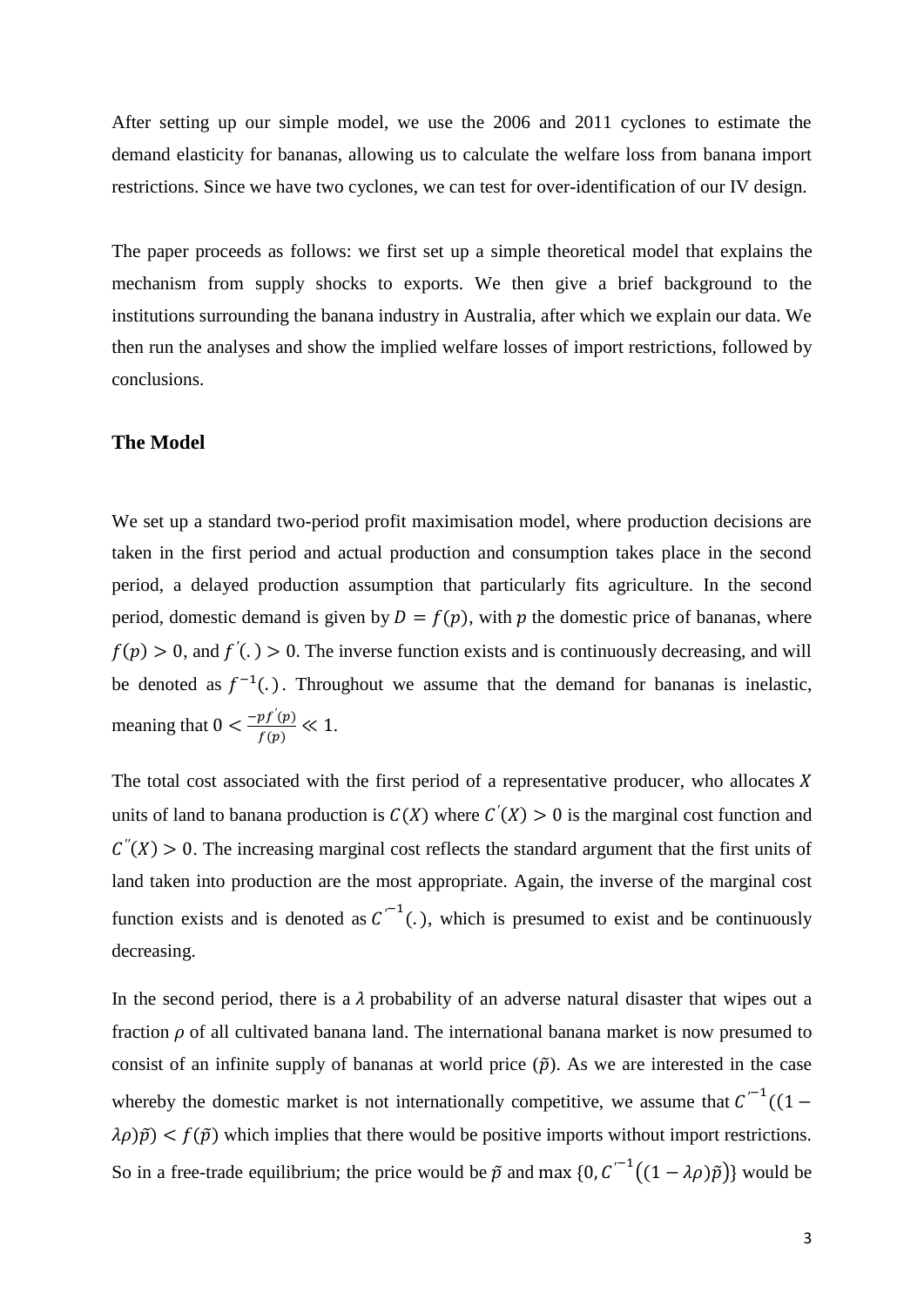planted domestically. In the case of no natural disaster, domestic production in the second period would be  $\hat{X} = C^{-1}((1 - \lambda \rho)\tilde{p})$  and foreign import would be  $f(\tilde{p}) - \hat{X}$ . When there is a natural disaster, domestic production in the second period would be  $\hat{X}(1-\rho)$ , while foreign imports would be  $f(\tilde{p}) - \hat{X}(1 - \rho)$ .

Under the case of full import restrictions, the expected profit equation for the representative banana grower is:

$$
\pi = (1 - \lambda) * [(X * \max\{f^{-1}(\bar{X}), \tilde{p}\}) - C(X)] + \lambda * [((1 - \rho)X * f^{-1}((1 - \rho)\bar{X})) - C(X)] \tag{1}
$$

Where  $\bar{X}$  denotes total market production which in equilibrium will equal the level of production of the representative grower. The first term indicates the amount of profits earned when there is no natural disaster, while the second term indicates the amount of profits earned when there is a natural disaster. The term  $max{f^{-1}(X), \tilde{p}}$  incorporates the possibility that the banana grower exports some of his production when the domestic price falls to the level of the world price.

The equilibrium solution is then given by the first-order condition and the zero-profit condition (using the fact that  $\bar{X} = X$  in equilibrium):

$$
\pi = 0 = (1 - \lambda) * [(X * \max\{f^{-1}(X), \tilde{p}\}) - C(X)] + \lambda * [((1 - \rho)X * f^{-1}((1 - \rho)X)) - C(X)]
$$
  

$$
\frac{\partial \pi}{\partial X} = 0 = (1 - \lambda) * [\max\{f^{-1}(X), \tilde{p}\} - C'(X)] + \lambda [(1 - \rho)f^{-1}((1 - \rho)X) - C'(X)]
$$
 (2)

Where the presumed concavity of the cost-function ensures a unique market equilibrium. The crucial question in this formulation is the circumstances under which the term  $(1 - \lambda)$  \*  $[(X * max{f<sup>-1</sup>(X), \tilde{p}}) - C(X)]$  is negative, ie whether in times without a natural disaster a loss is made because of the non-occurrence of the natural disaster. This turns out to follow directly from the presumption of demand inelasticity: from demand inelasticity, we know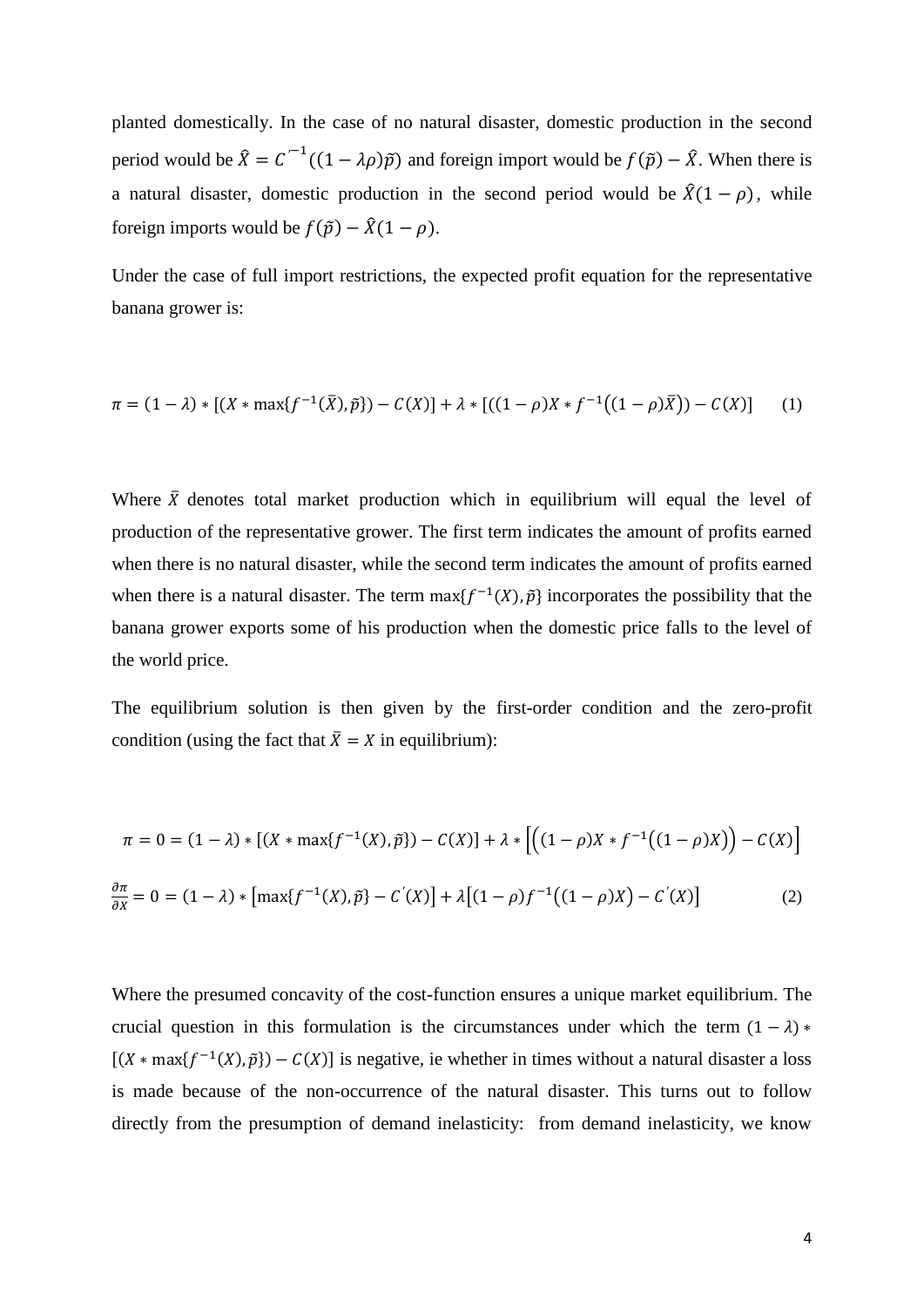that  $\frac{\partial af^{-1}( }{ }$  $\frac{f(ax)}{da} < 0^2$ . This in turn means  $f^{-1}(X)$  must be smaller than  $(1 - \rho)f^{-1}((1 - \rho)X)$  in the equation above; which together with the zero-profit condition implies that the first term must be negative and the second term positive. Intuitively hence, banana growers expect to make profits after a natural disaster and a loss in normal times. It immediately follows that if demand of bananas is sufficiently inelastic (and the cost-function is sufficiently flat), then we get the theoretical possibility that  $f^{-1}(X) < \tilde{p}$  and that we thus get positive exports.

This very simple model also yields an expression for the welfare loss from an import ban on the producer side. It simply consists of the costs of all banana production taking place above world prices, and so is equal to  $C(X) - C(\hat{X}) - (X - \hat{X})\hat{p}$ . We can add this to the normal deadweight loss that occurs on the consumer side to arrive at a total welfare loss.

#### **Bananas: Institutions, Literature and Data**

Bananas were originally introduced in Australia by Chinese migrants in the mid 19<sup>th</sup> century. After several ups and downs related to the disruptions of the world wars and world prices for bananas and competing crops (such as sugar cane), the industry flourished after the 1960s. The main variety of banana planted and marketed, both in Australia where it takes up about 80% of production and world-wide, is the Cavendish.

The industry was long characterised by some form of government protection and help, such as particular railway lines facilitating transport built in the 1960s, and restrictive quarantine regulations holding for foreign imports. By the 1990s, a total import ban for all foreign bananas was in effect, with the official rationale being strict quarantine considerations, i.e. that the import of bananas might aggravate the prevalence of banana diseases in Australia. This rationale is subject of a WTO dispute between representatives of the Phillipino banana growers on one hand and the Australian government on the other (see Javelosa and Schmitz 2006).

The economic literature on this in Australia has by and large been critical of these import restrictions and its effects. An early contribution was by James and Anderson (1998), who

<sup>&</sup>lt;sup>2</sup> The proof for this expression is provided in the appendix.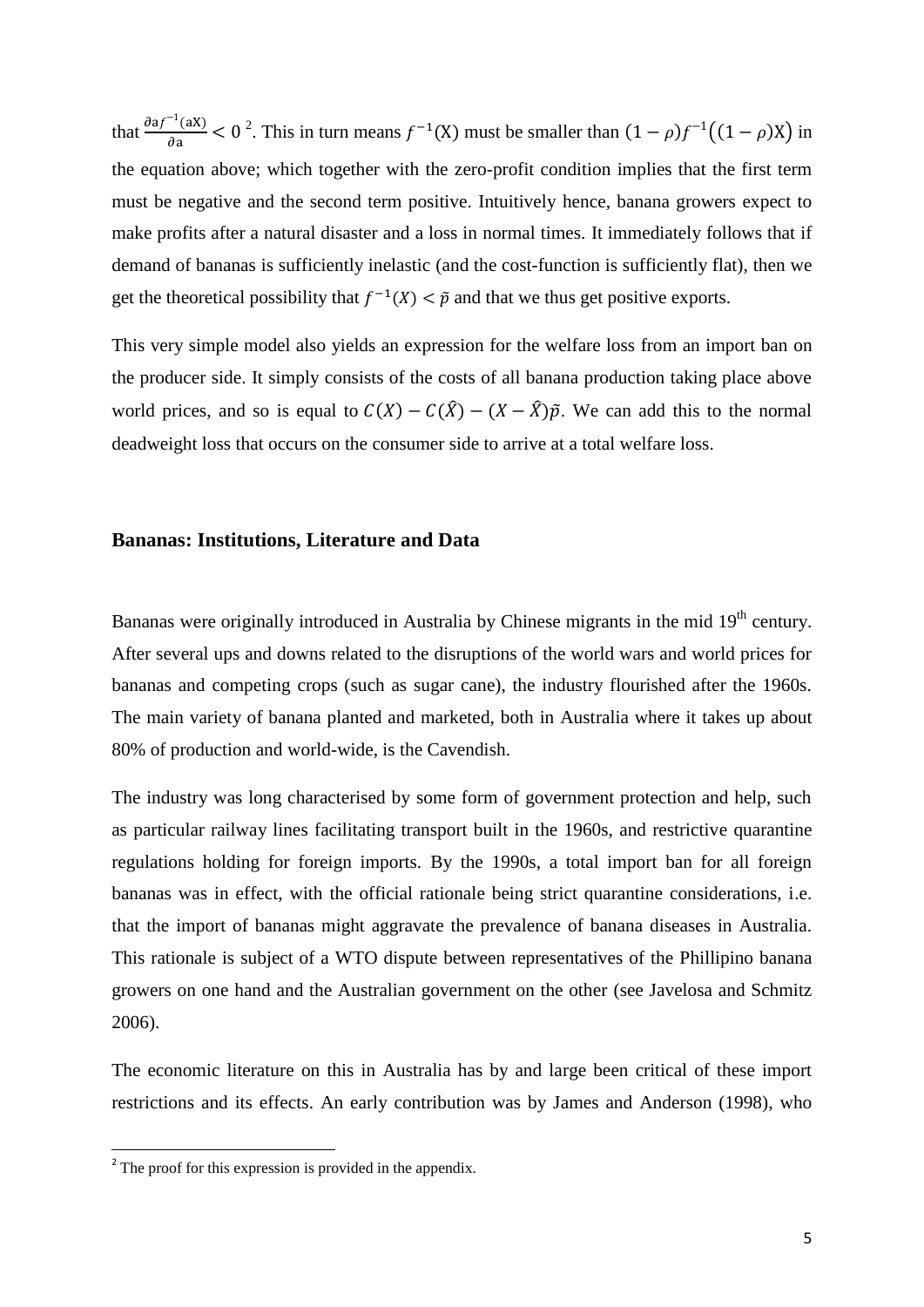undertook a simple economic assessment of the quarantine regulation. By comparing domestic and world prices, they argued that consumer gains from lifting the import ban was likely to outweigh the costs to banana producers, even in the extreme case of wiping out the whole industry. There have also been earlier attempts at estimating the demand elasticity for bananas in Australia, essentially using raw cross-sectional and time-series information, finding elasticities in the range of -0.3 to -0.8 (Anderson and Stuckey 1974). A more recent paper by Leroux and MacLaren (2011) also points to the deadweight loss of the import ban. They run a more sophisticated bio-model that takes for granted that there is an Australian natural interest in having a banana industry. They focus on the issue of diseases and advocate a delayed lifting of the import ban, though gradually to allow for the development of local defences to the spread of banana diseases. Yet, none of these contributions had exogenous information to identify the demand elasticity with.

In terms of market characteristics, the Australian banana market fits the requirements of the theoretical model: it is a very small producer in terms of the world market (around 0.003% of world production), there are many banana producers in Australia (around 650 in 2012), and there is a very large and competitive world market with somewhat stable prices in the whole 1990-2011 period (Evans and Ballen 2012). Furthermore, banana plants take at least 10 months to bear fruit, satisfying the condition of the model that the production decisions are taken long before the supply uncertainty materialises and that there is no ability to increase supply in the short run.

In terms of geographic spacing, bananas are grown in a fairly small region on the North-East coast of Queensland where about 95% of all bananas grown in 2012 originated and that is most suited in terms of climate for banana growing. Though there are some cross-state restrictions in Australia, there are no effective entry or expansion restrictions for farmers within the main banana growing area, or significant market concentration<sup>3</sup>.

Cyclones regularly affect this banana growing region, though different cyclones hit different parts of that area. For instance, whilst cyclone Larry and Yasi both hit the main banana growing areas, they were still several hundred kilometers apart in terms of their trajectories. Similarly, an even bigger cyclone in 2006 (cyclone Monica) was too northerly to affect any banana growing areas.

<sup>&</sup>lt;sup>3</sup> See Agricultural Commodities (Cat. no. 7121.0) published by Australian Bureau of Statistics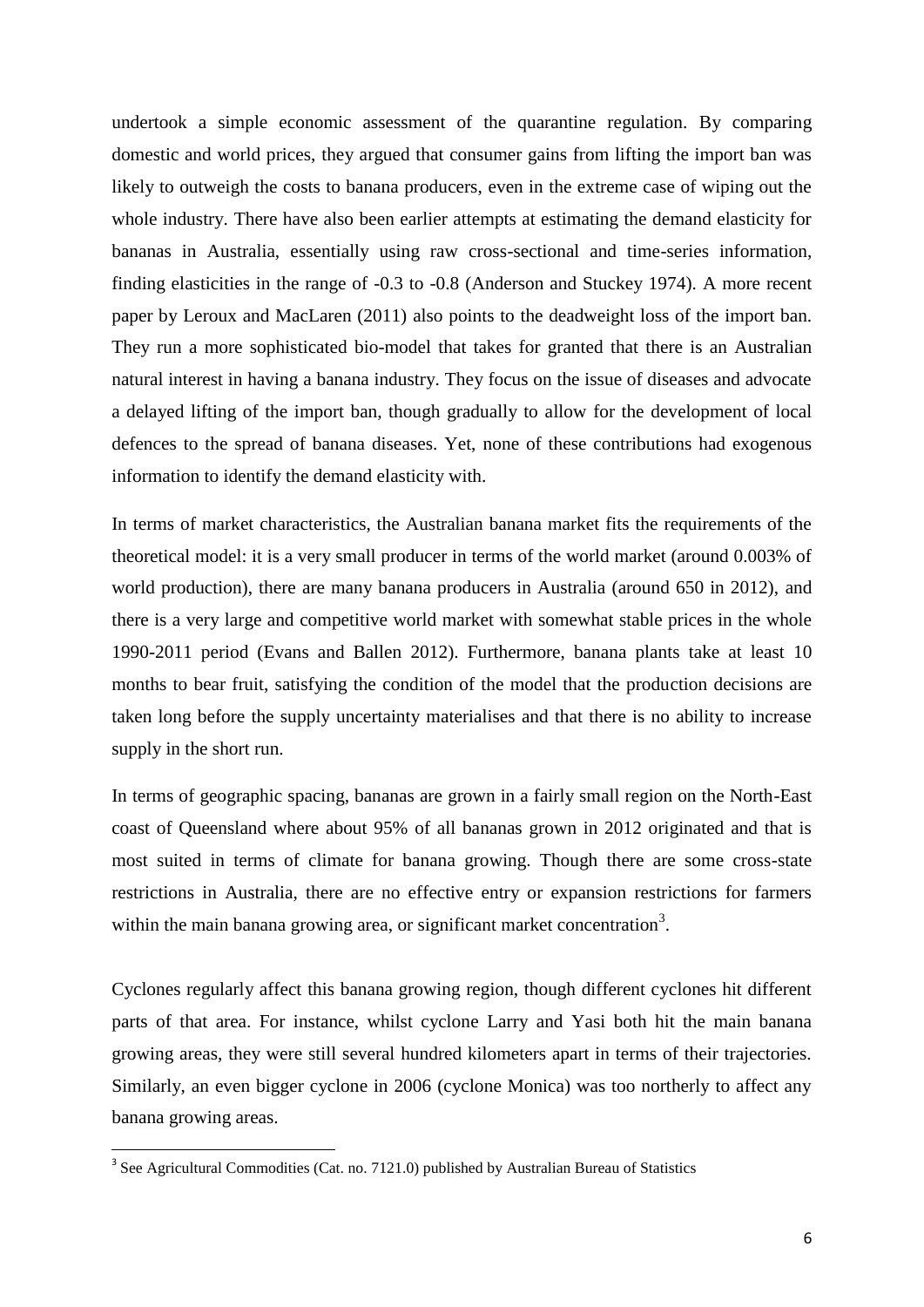#### **Basic Data**

Figure 1, using data from the Australian Bureau of Statistics (ABS), shows the evolution of banana production and the size of the banana growing area for the 1997-2012 period. It shows how banana production slumped in 2006 and 2011, by roughly 30% each time, following the cyclones. In terms of land used for banana production, we can see a steady increase after 2006 and 2011 following the cyclones, perchance in reaction to the profits made during the cyclone years.





Figure 2 shows monthly domestic and world prices for Cavendish bananas after 2002. As one can see, between 2002 and 2006 world and domestic prices were fairly close, but huge price spikes were observed in the years of the cyclones, only returning back to 'normal' some 10 months after the cyclones, coinciding with the production delay of planting more bananas. Most significantly, we can see a convergence in banana prices after the 2006 cyclone to world price levels around 2009, as well as a return to world prices in July 2012.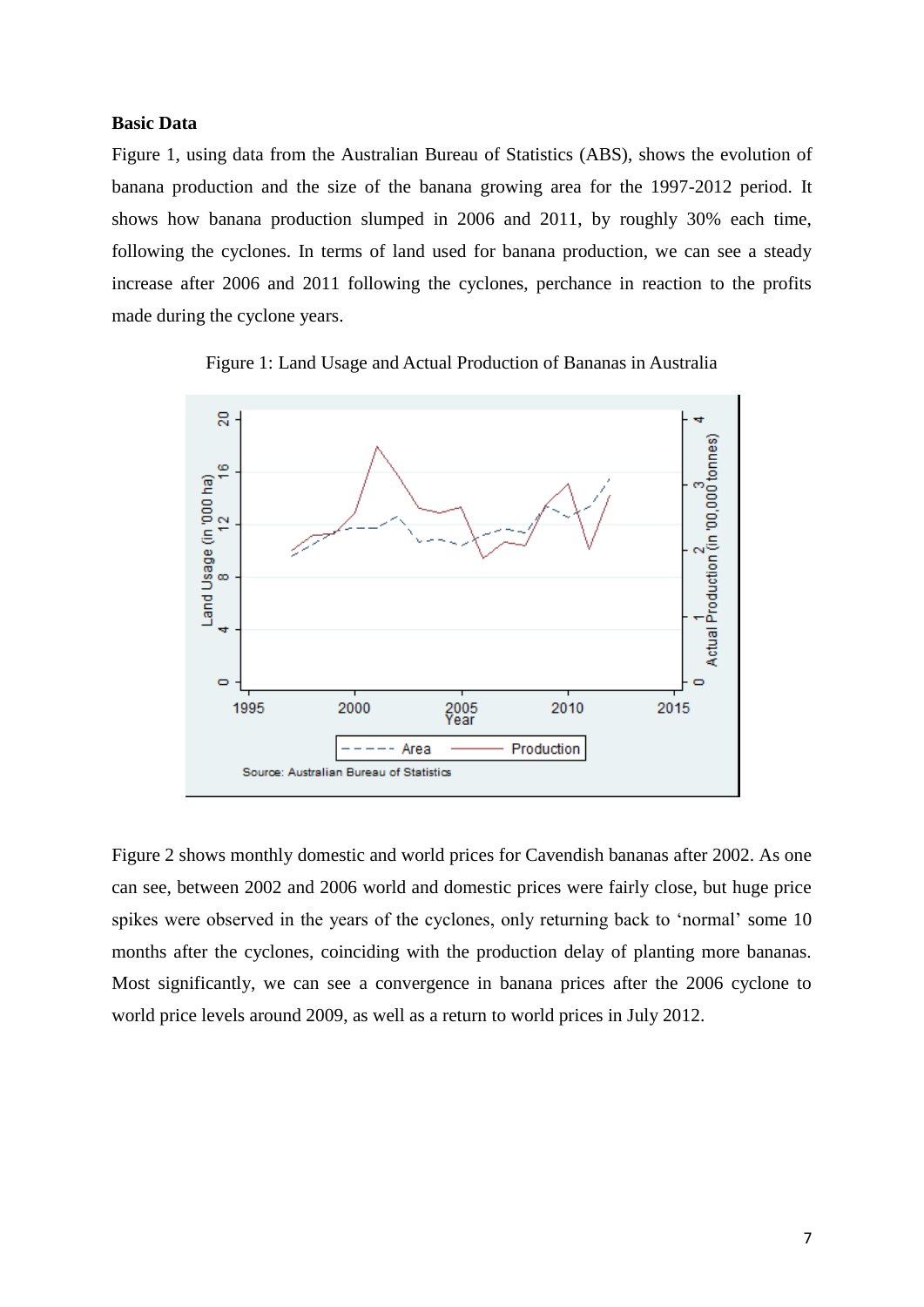

Figure 2: Real Prices of Bananas- Australian and World Price

Figure 3 shows the exports of fresh bananas in these years, with significant positive export levels in 2009 and 2010, dropping to zero in the years just after the cyclones. Considering the increase in land where bananas are grown in recent years and the return to world prices, one might expect significant banana exports again for 2013 and the ensuing years. We should also say here though that fresh banana exports is not the only form of exports: whilst there is a total import ban for fresh bananas, there are no import restrictions for many processed foods that include bananas, such as muesli, fruit yogurts, soft-drinks, banana liqueur, etc. Hence the effective 'export margin' is not only fresh-fruit export, but also import-substitution in the processed food industry and the export of banana-derived processed foods (liqueur). Unfortunately, the percentage of banana produced ending up in processed food is not well documented, nor the origin of processed bananas in Australia, but processed bananas have been estimated to be 35% of total banana production for the Philippines alone (SDCAsia 2006). With this in mind, the main indicator as to whether Australian bananas are effectively traded on the margin on the world market is not the volume of fresh exports, but whether the domestic price has converged with the international one. As one can see from Figure 2, this is effectively the case for periods at least 2 years after the last cyclone.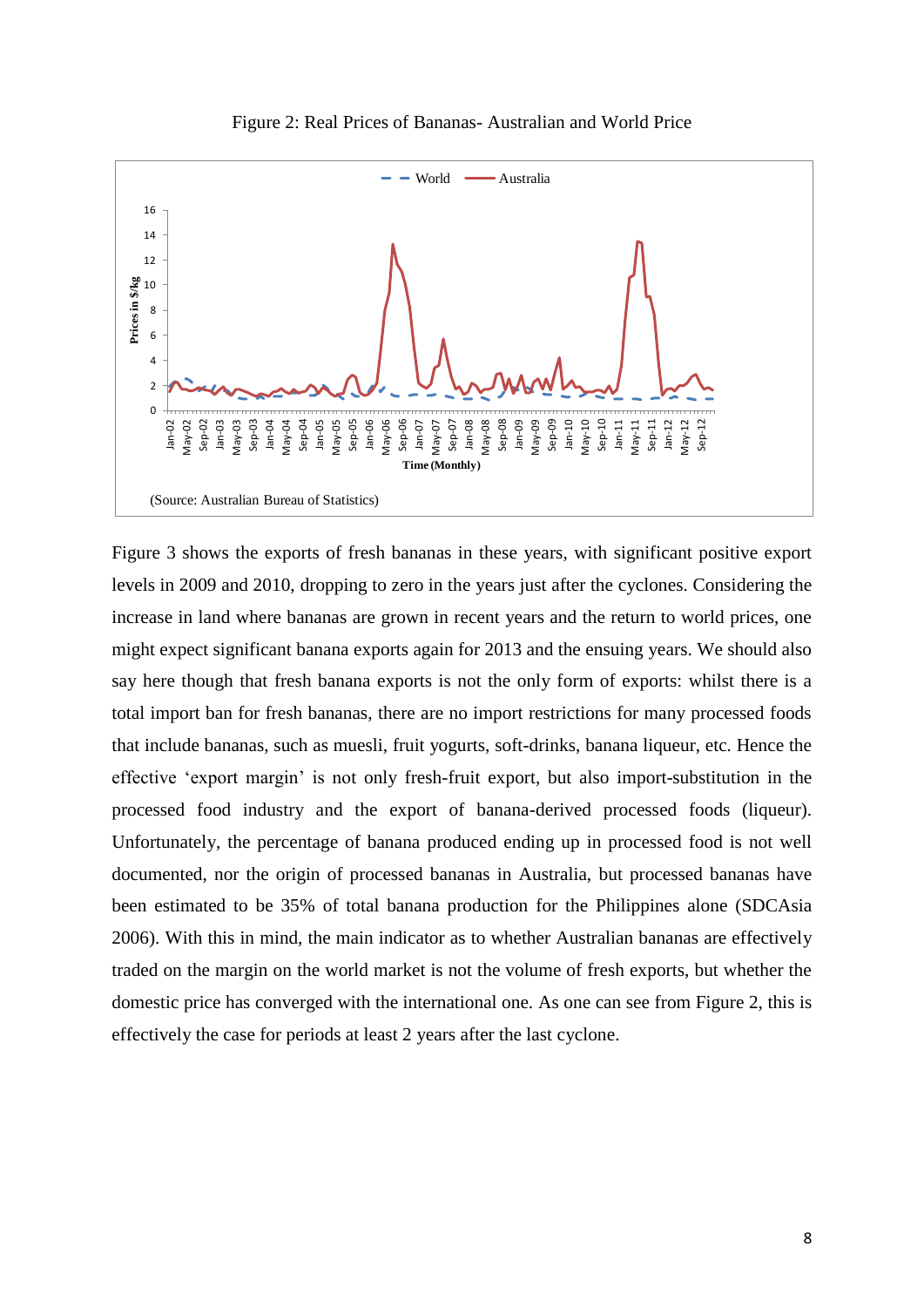

Figure 3: Quantity of Banana Exports (in thousand kilograms)

#### **Data used to estimate demand elasticities.**

Bananas are traded on several wholesale markets in Australia, of which we have the monthly data for the three biggest cities, Brisbane, Sydney and Melbourne, for the years 2002 to 2012. Among these data, the Brisbane market is the only market that collects data on both the price and quantity of bananas supplied, while data from the Sydney and Melbourne market only contains the price of bananas supplied for every month.

Given these restrictions, the main demand analysis is done on the Brisbane market, though we also will show results for all markets combined when we make the simplifying assumption that the quantities traded on the markets are in constant proportions to the Brisbane market, by using production data from the Agricultural Commodities (Cat. no. 7121.0) published by ABS.

Though there are many different types of bananas traded (Cavendish, Lady Finger, Red Dacca, Goldfinger, Senorita and Ducasse), we will concentrate on the grade 1 Cavendish and grade 1 Lady Finger bananas as they represent the vast bulk of production, with some 80% of production being Cavendish bananas. In order to get real prices, we deflate by the Food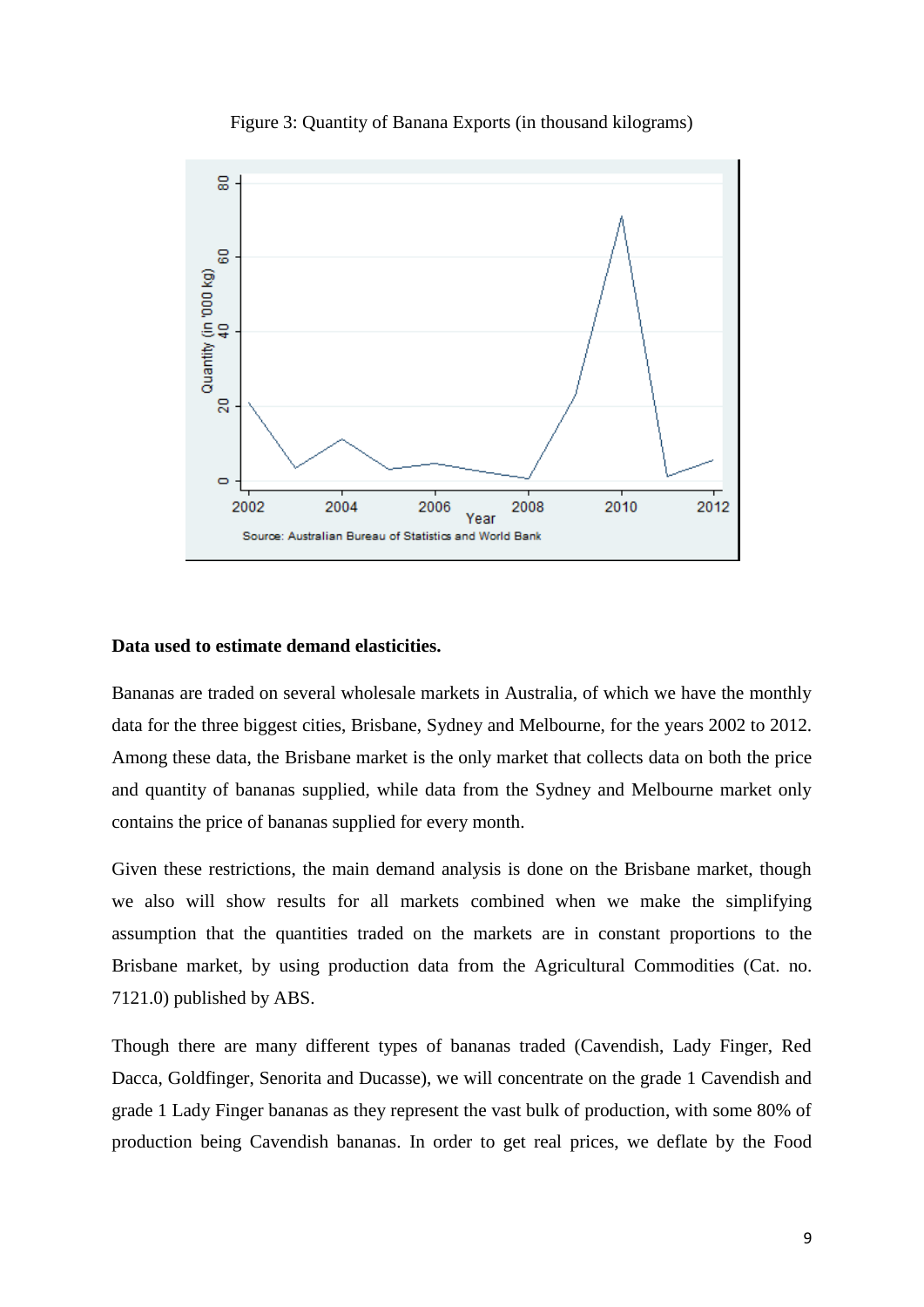Component of the Consumer Price Index (CPI) for Australia published by ABS (Cat. no. 6401.0).

#### **Estimation Strategy and Results**

Our empirical supply equations relate the supply of bananas to prices, cyclones and other variables:

$$
\log (Q_t^s) = \beta_0 + \beta_1 W_t + \beta_2 Larry_t + \beta_3 Yasi_t + \varepsilon_t^s
$$
\n(3)

Here  $Q_t^s$  equals the quantity of bananas supplied at time t;  $W_t$  equals a vector of other characteristics influencing supply (including lags of price  $P_t$  and quantity traded  $Q_t$  and general time trends);  $Larry_t$  and  $Yasi_t$  are dummy variables indicating whether these cyclones occurred in the last 9 months, corresponding to the lag in production response time; and  $\varepsilon_t^s$  is a random variable. As this equation is in logs, we can directly interpret the coefficients on Larry and Yasi as picking up the percentage of destroyed bananas in the theoretical model (ρ), with the dependence on  $W_t$  a first-order approximation of the theoretical model with time-dependent cost and demand functions. The main estimation variations are in terms of  $W_t$  where we vary the lags in the prices and the time-periods affected by the cyclones.

Our demand equation is then

$$
\log \left( Q_t^d \right) = \alpha_0 + \alpha_1 \log \left( P_t \right) + \alpha_2 W_t + \varepsilon_t^d \tag{4}
$$

Where  $Q_t^d$  is the quantity of bananas demanded at time t. Again,  $W_t$  can include lags of the price and trade. The main estimation problem is that there are good reasons to expect that the error-term of this equation  $(\varepsilon_t^d)$  is related to the error term in the supply equation  $(\varepsilon_t^s)$ , for instance because expectations of future price will influence both quantity supplied and price. The main identifying assumption is then that the cyclone dummies are orthogonal to the error terms and the other regressors, where the argument is that they are unanticipated shocks that causally affect supply but not demand.

By equating demand to supply, we thus get the first-stage price estimation:

$$
\log(P_t) = \frac{\beta_0 + \beta_1 W_t + \beta_2 Larry_t + \beta_3 Yasi_t + \varepsilon_t^s - \alpha_0 - \alpha_2 W_t - \varepsilon_t^d}{\alpha_1}
$$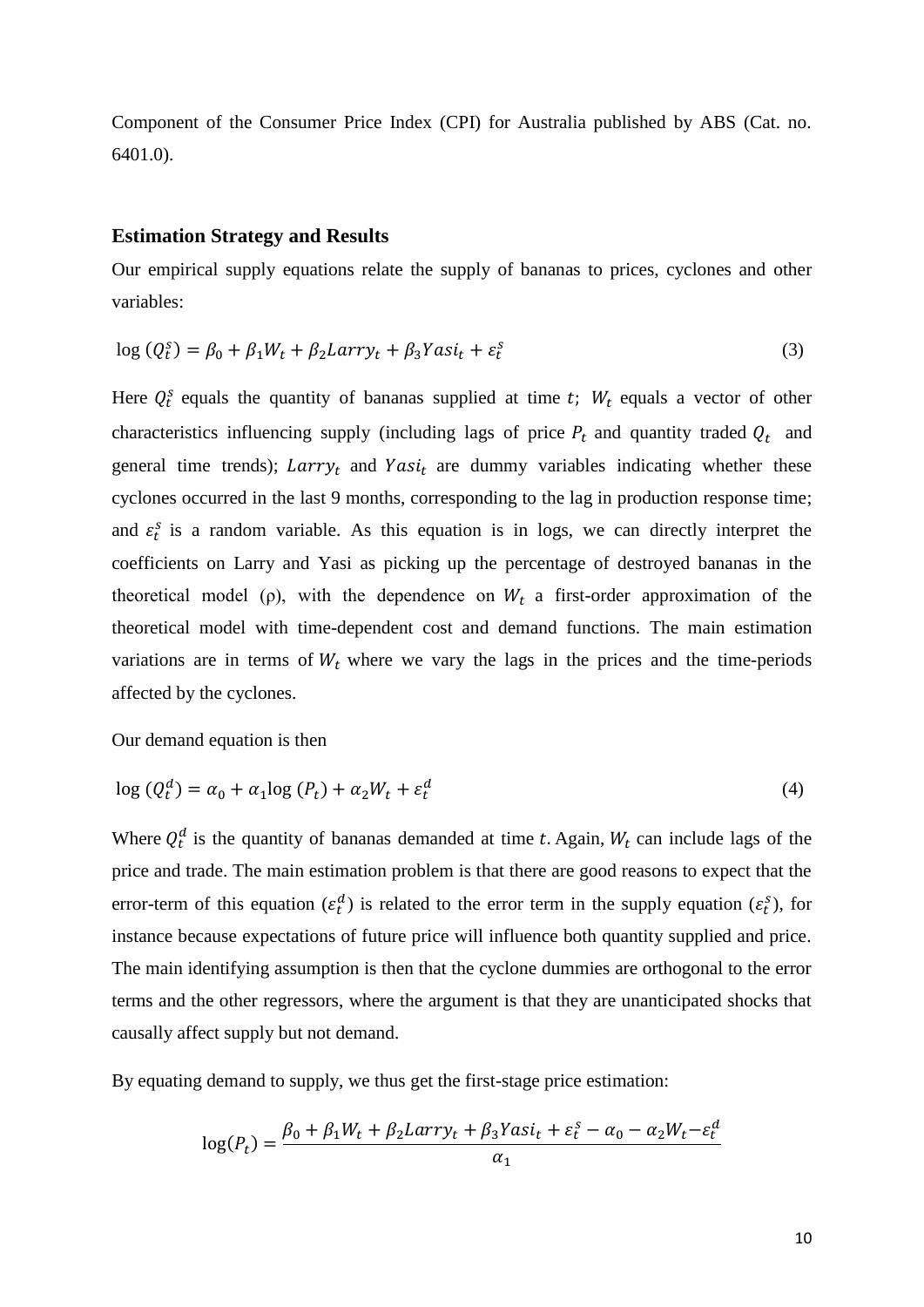$$
= \check{\beta}_0 + \check{\beta}_1 W_t + \check{\beta}_2 Larry_t + \check{\beta}_3 Yasi_t + \check{\varepsilon}_t \tag{5}
$$

Where  $\beta_2$ β  $\frac{\rho_2}{\alpha_1}$  and  $\beta_3$ β  $\frac{\mu_3}{\alpha_1}$  and the instruments are exogenous to the composite error term  $\check{\varepsilon}_t = \frac{\varepsilon_t^s - \varepsilon_t^d}{\varepsilon_t^s}$  $\frac{e^{-\epsilon}t}{\alpha_1}$ . Since  $\beta_1$  will include effects from both the demand side of the market as well as the supply side, the estimated  $\alpha_2$  will also include elements of both, meaning that its coefficients have no straightforward natural interpretation. This simultaneous model is estimated with GMM.

# **Results**

The main results for the demand equations are in Table 1, with the results for the first-stage price equations in the Appendix.

|                              |             |             | <b>Brisbane</b> |             |             |            | Australia  |            |  |  |  |  |
|------------------------------|-------------|-------------|-----------------|-------------|-------------|------------|------------|------------|--|--|--|--|
|                              | (1)         | (2)         | (3)             | (4)         | (1)         | (2)        | (3)        | (4)        |  |  |  |  |
| Variables                    |             |             |                 |             |             |            |            |            |  |  |  |  |
| Price                        | $-0.507***$ | $-0.686***$ | $-0.463***$     |             | $-0.512***$ | $-0.548*$  | $-0.348$   |            |  |  |  |  |
|                              | (0.053)     | (0.216)     | (0.173)         |             | (0.080)     | (0.307)    | (0.327)    |            |  |  |  |  |
| Cavendish price              |             |             |                 | $-0.396***$ |             |            |            | $-0.325$   |  |  |  |  |
|                              |             |             |                 | (0.141)     |             |            |            | (0.260)    |  |  |  |  |
| last month's quantity        |             | $0.403**$   | 0.213           | 0.207       |             | $0.715***$ | $0.672***$ | $0.665***$ |  |  |  |  |
|                              |             | (0.203)     | (0.174)         | (0.174)     |             | (0.147)    | (0.152)    | (0.153)    |  |  |  |  |
| last month's price           |             | $0.440**$   | 0.219           | 0.198       |             | 0.422      | 0.173      | 0.177      |  |  |  |  |
|                              |             | (0.177)     | (0.166)         | (0.154)     |             | (0.308)    | (0.299)    | (0.272)    |  |  |  |  |
| last year's average quantity |             |             | $0.370***$      | $0.346**$   |             |            | $-0.152$   | $-0.157$   |  |  |  |  |
|                              |             |             | (0.141)         | (0.142)     |             |            | (0.755)    | (0.748)    |  |  |  |  |
| last year's average price    |             |             | $0.315**$       | $0.317***$  |             |            | $-0.052$   | $-0.060$   |  |  |  |  |
|                              |             |             | (0.092)         | (0.093)     |             |            | (0.147)    | (0.145)    |  |  |  |  |
| Trend                        |             |             | $0.097***$      | $0.093***$  |             |            | 0.067      | 0.071      |  |  |  |  |
|                              |             |             | (0.034)         | (0.034)     |             |            | (0.101)    | (0.101)    |  |  |  |  |
| trend <sup>^2</sup>          |             |             | $-0.000***$     | $-0.000***$ |             |            | $-0.000$   | $-0.000$   |  |  |  |  |
|                              |             |             | (0.000)         | (0.000)     |             |            | (0.000)    | (0.000)    |  |  |  |  |
| Constant                     | 13.983***   | 8.297***    | $-21.551**$     | $-19.994**$ | 17.404***   | 4.938*     | $-11.284$  | $-12.398$  |  |  |  |  |
|                              | (0.078)     | (2.868)     | (9.499)         | (9.434)     | (0.112)     | (2.598)    | (39.276)   | (39.051)   |  |  |  |  |
|                              |             |             |                 |             |             |            |            |            |  |  |  |  |

#### Table 1: Regression Results from Demand Equations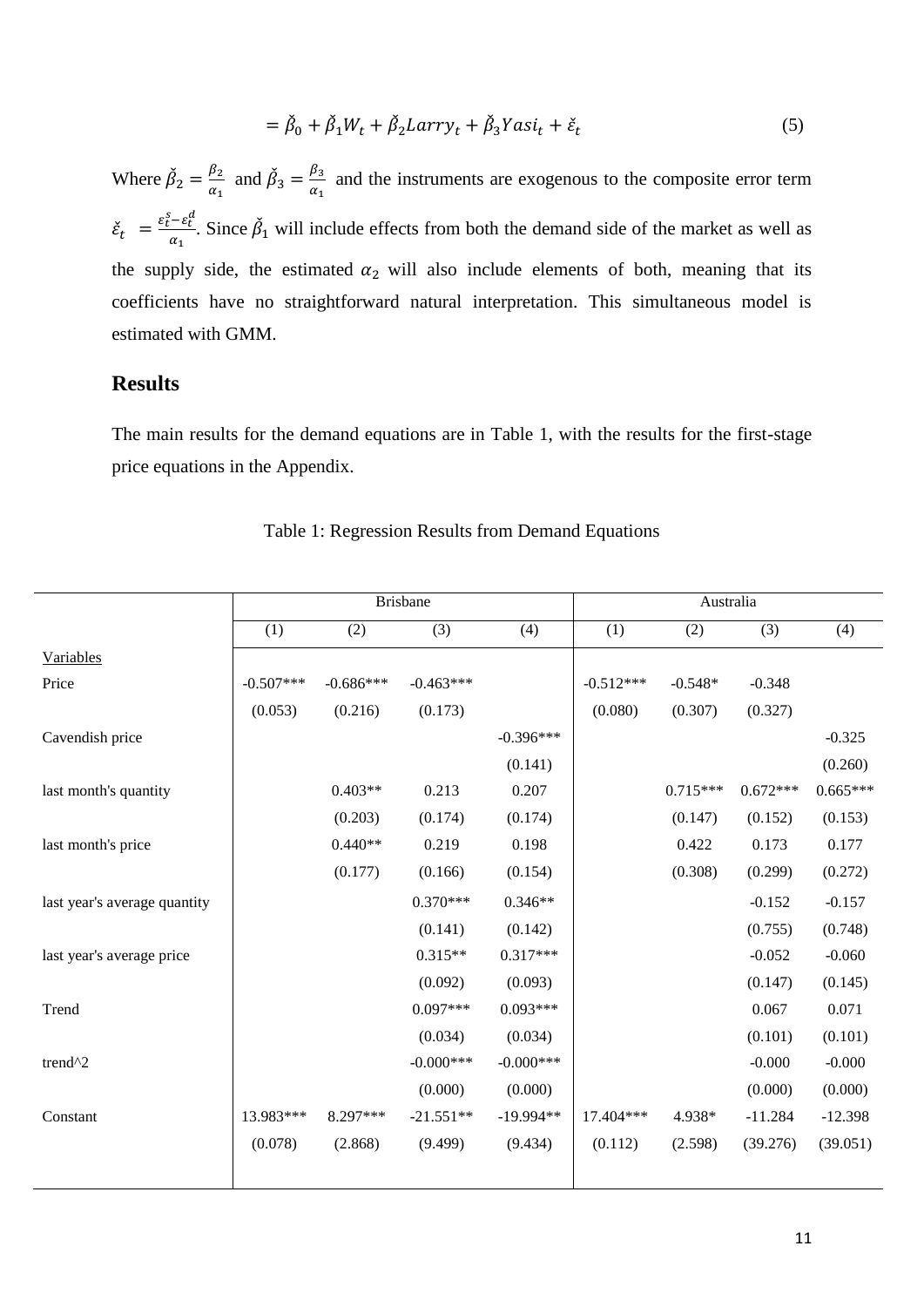| sample size                | 132     | 131    | 120    | 120    | 132    | 131    | 120    | 120    |
|----------------------------|---------|--------|--------|--------|--------|--------|--------|--------|
| J-statistics               | 0.374   | 0.119  | 1.635  | 1.373  | 4.517  | 1.033  | 2.636  | 2.443  |
| p-value of J-statistics    | 0.541   | 0.730  | 0.201  | 0.241  | 0.034  | 0.309  | 0.105  | 0.118  |
|                            |         |        |        |        |        |        |        |        |
| <b>First stage Results</b> |         |        |        |        |        |        |        |        |
| $R-sq$                     | 0.743   | 0.830  | 0.841  | 0.817  | 0.761  | 0.832  | 0.852  | 0.828  |
| F-statistics               | 147.700 | 17.261 | 20.967 | 21.768 | 130.67 | 17.073 | 22.748 | 23.061 |

Notes: F-statistics here is the joint significance of the instruments excluded from the structural model, which tests for weak instruments. (1), (2), (3), (4) here denotes the four different kinds of specification for the model. Robust standard errors are shown in the parentheses. \*, \*\* and \*\*\* denote significance at 0.10, 0.05 and 0.01 levels.

The results at the bottom of this table give the goodness of fit of the first-stage regressions (which is very high, with already 74.3% variation explained by the two cyclones alone), and the F-statistics for the explanatory power of the two instruments, showing very strong effects of the instruments on the price.

The p-value of the J-statistics give the probability of the two instruments failing overidentification under the nil hypothesis that both are valid instruments. As we can see, only for the Australian market as a whole is this test rejected at a usual confidence level (5%) if we fail to include any other regressors (column 1 of the Australia panel).

Turning then to the main results on the demand elasticity, we see that we get an elasticity of - 0.5 if we only use the cyclones as instruments and no other characteristics. In a way, this is the cleanest estimate as we avoid having to assume anything about the inter-temporal profile of demand and supply. Still, if we presume some demand and supply effects of the price and quantity of previous months, or the average of the last year (columns 2 and 3), then the estimated demand elasticity remains in the range -0.463 to -0.686 for the Brisbane market, both significant at the 1% level. For Australia as a whole the elasticity is even lower in the most extended specification (column 3). If we use only the price information for the most popular banana (column 4), we again find a slight drop in the found demand elasticity, though still highly significant for Brisbane.

Given that it takes a minimum 10 months for banana plants to become productive, Table 1 defined the cyclones as having taken place somewhere in the last 9 months (where the 9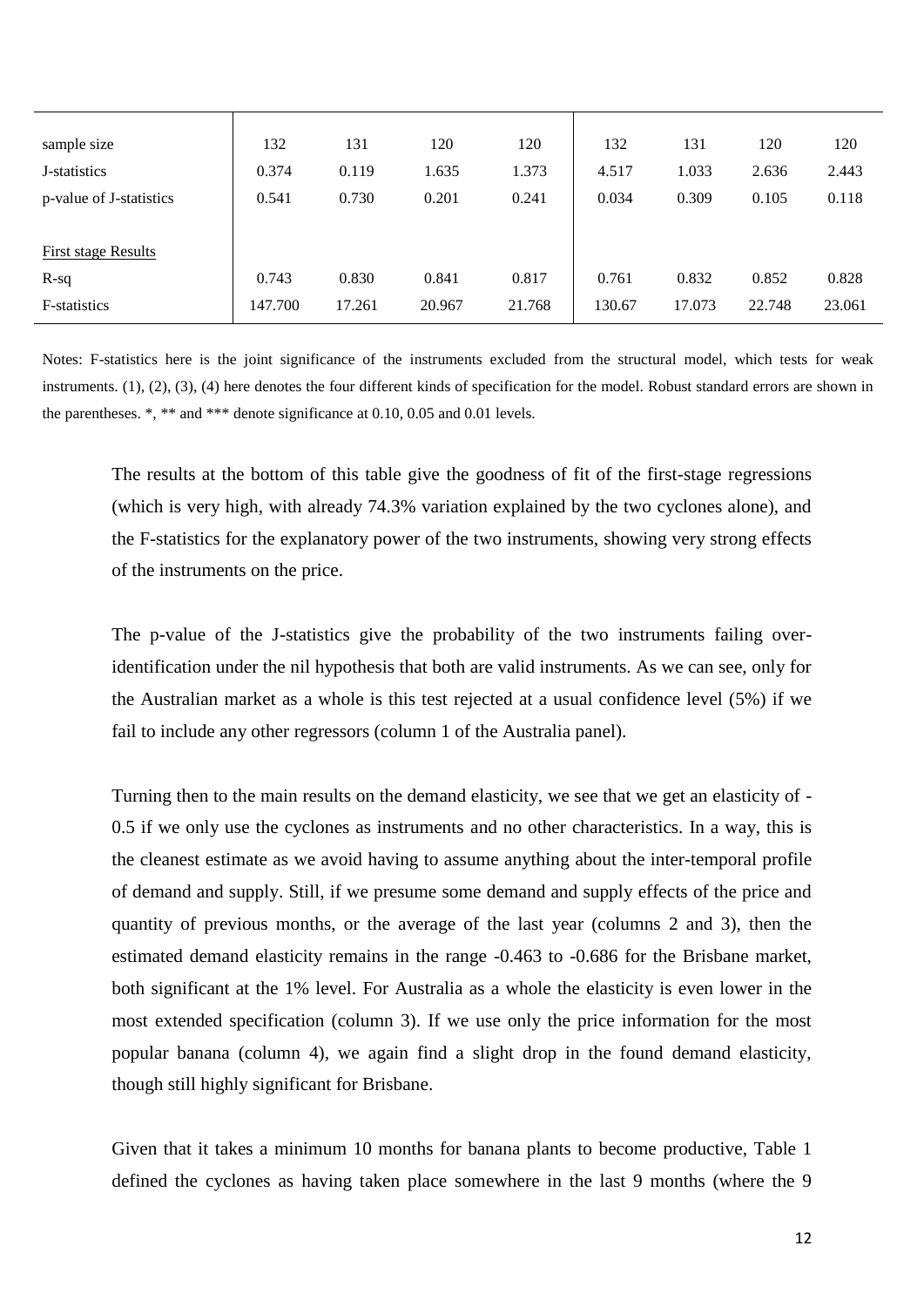months is taking the conservative approach). As a robustness exercise, we vary this window from 7 months to 11 months, expecting the results from 7 months to be similar to those of 9 months but the results for 11 months to show much higher rates of elasticity as supply will have reacted to the price shock following the cyclones.

Table 2 shows these robustness exercises for the 4 main Australia-wide specifications, where the 9 month specification always replicated the results for Australia in Table 1. As expected, the difference between the estimated demand elasticities is small if we vary the Cyclone window from 7 months to 9 months, with small decreases in the estimated elasticity when increasing the window. Yet, when using an 11-month window there is a very strong increase in estimated demand elasticities, even switching the main result in Specifications 2 and 3 from inelasticity (a coefficient higher than -1) to elasticity (a coefficient lower than -1). This mainly shows the importance of endogeneity concerns with specifications lacking exogenous variation.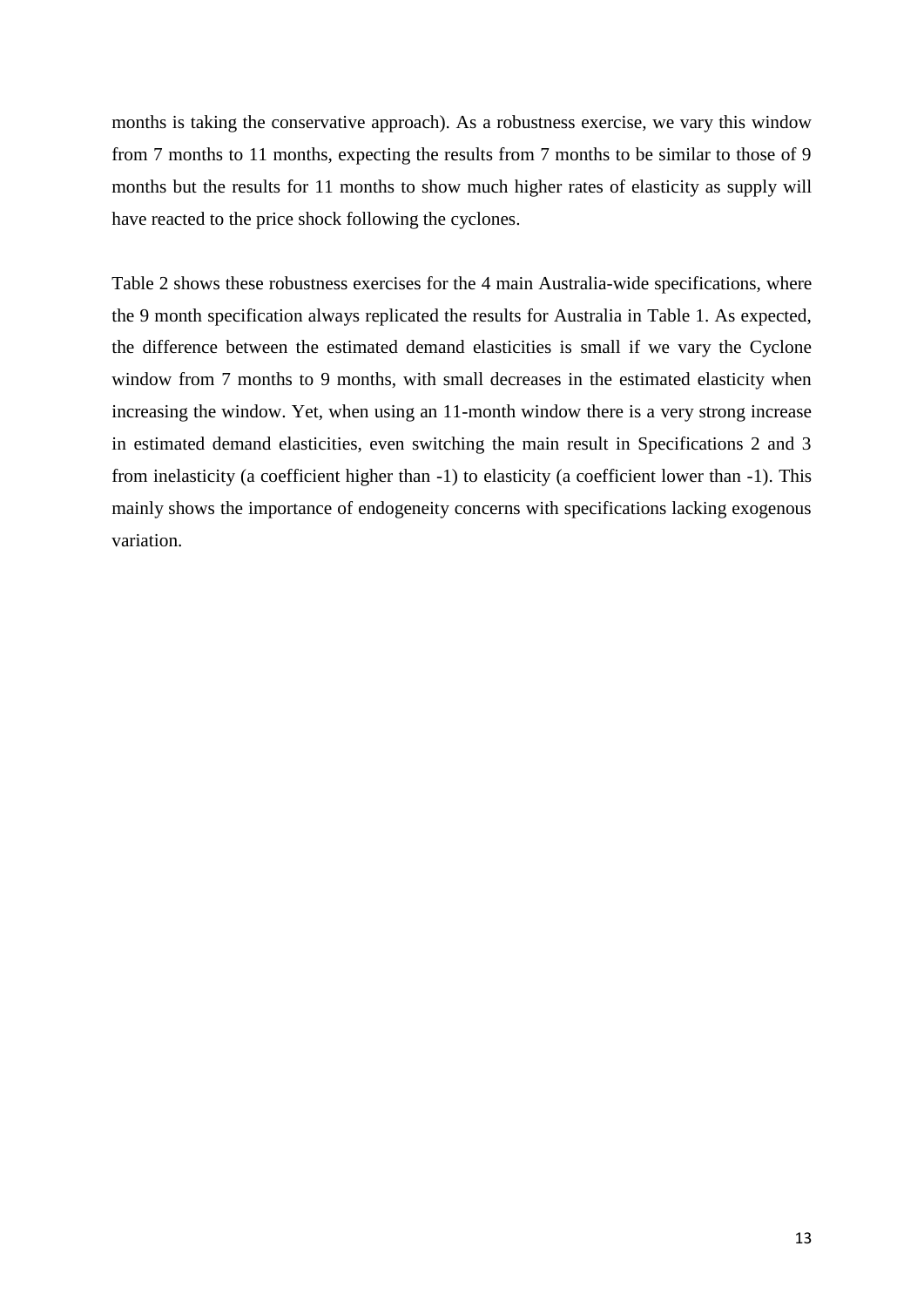|                              | (1)         |             |             | (2)        |            |            | (3)        |            | (4)        |            |            |            |
|------------------------------|-------------|-------------|-------------|------------|------------|------------|------------|------------|------------|------------|------------|------------|
|                              | $\tau$      | 9           | 11          | $\tau$     | 9          | $11\,$     | $\tau$     | 9          | $11\,$     | $\tau$     | 9          | 11         |
| Variables                    |             |             |             |            |            |            |            |            |            |            |            |            |
| Price                        | $-0.608***$ | $-0.512***$ | $-0.595***$ | $-0.637**$ | $-0.548*$  | $-1.113**$ | $-0.564**$ | $-0.348$   | $-1.152*$  |            |            |            |
|                              | (0.079)     | (0.080)     | (0.095)     | (0.262)    | (0.307)    | (0.547)    | (0.279)    | (0.327)    | (0.620)    |            |            |            |
| Cavendish price              |             |             |             |            |            |            |            |            |            | $-0.502**$ | $-0.325$   | $-0.985**$ |
|                              |             |             |             |            |            |            |            |            |            | (0.225)    | (0.260)    | (0.501)    |
| last month's quantity        |             |             |             | $0.712***$ | $0.715***$ | $0.664***$ | $0.664***$ | $0.672***$ | $0.606***$ | $0.655***$ | $0.665***$ | $0.598***$ |
|                              |             |             |             | (0.151)    | (0.147)    | (0.152)    | (0.156)    | (0.152)    | (0.154)    | (0.157)    | (0.153)    | (0.157)    |
| last month's price           |             |             |             | $0.496**$  | 0.422      | $0.883*$   | 0.362      | 0.173      | 0.803      | 0.345      | 0.177      | 0.745      |
|                              |             |             |             | (0.247)    | (0.308)    | (0.495)    | (0.254)    | (0.299)    | (0.532)    | (0.234)    | (0.272)    | (0.475)    |
| last year's average quantity |             |             |             |            |            |            | $-0.205$   | $-0.152$   | 0.067      | $-0.222$   | $-0.157$   | $-0.232$   |
|                              |             |             |             |            |            |            | (0.781)    | (0.755)    | (0.819)    | (0.779)    | (0.748)    | (0.823)    |
| last year's average price    |             |             |             |            |            |            | $-0.062$   | $-0.052$   | $-0.040$   | $-0.077$   | $-0.060$   | $-0.077$   |
|                              |             |             |             |            |            |            | (0.151)    | (0.147)    | (0.168)    | (0.152)    | (0.145)    | (0.177)    |
| trend                        |             |             |             |            |            |            | 0.070      | 0.067      | 0.117      | 0.074      | 0.071      | 0.119      |
|                              |             |             |             |            |            |            | (0.104)    | (0.101)    | (0.105)    | (0.103)    | (0.101)    | (0.105)    |
| trend $^{\wedge}2$           |             |             |             |            |            |            | $-0.000$   | $-0.000$   | $-0.000$   | $-0.000$   | $-0.000$   | $-0.000$   |
|                              |             |             |             |            |            |            | (0.000)    | (0.000)    | (0.000)    | (0.000)    | (0.000)    | (0.000)    |
| constant                     | 17.467***   | 17.404***   | 17.463***   | 4.998*     | 4.938*     | 5.880**    | $-10.786$  | $-11.284$  | $-28.058$  | $-12.149$  | $-12.398$  | $-27.879$  |
|                              | (0.111)     | (0.112)     | (0.124)     | (2.672)    | (2.598)    | (2.677)    | (40.305)   | (39.276)   | (41.253)   | (40.207)   | (39.051)   | (41.220)   |
| sample size                  | 132         | 132         | 132         | 131        | 131        | 131        | 120        | 120        | 120        | 120        | 120        | 120        |
| J-statistics                 | 6.309       | 4.517       | 2.066       | 1.280      | 1.033      | 0.263      | 2.683      | 2.636      | 1.538      | 2.426      | 2.443      | 1.181      |
| p-value of J-statistics      | 0.012       | 0.034       | 0.151       | 0.258      | 0.309      | 0.608      | 0.101      | 0.105      | 0.215      | 0.119      | 0.118      | 0.277      |
| <b>First stage Results</b>   |             |             |             |            |            |            |            |            |            |            |            |            |
| $R-sq$                       | 0.675       | 0.761       | 0.585       | 0.843      | 0.832      | 0.781      | 0.853      | 0.852      | 0.787      | 0.827      | 0.828      | 0.761      |
| F-statistics                 | 189.321     | 130.67      | 33.691      | 25.037     | 17.073     | 1.643      | 20.066     | 22.748     | 1.599      | 20.067     | 23.061     | 1.576      |

Table 2: Model specifications with varying month-window for the effects of cyclones

\*, \*\* and \*\*\* denote significance at 0.10, 0.05 and 0.01 levels.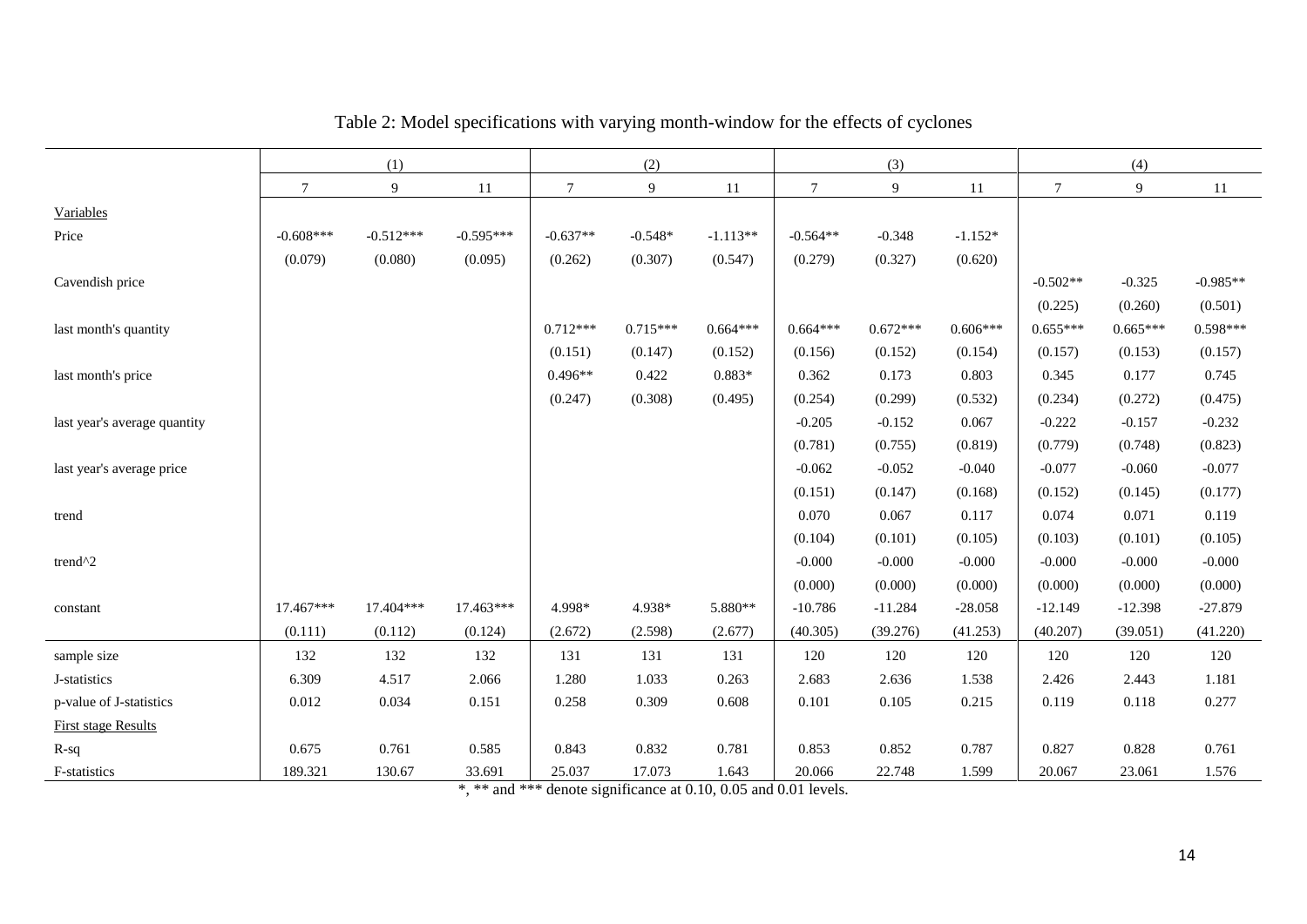Another robustness exercise we did was to carry out bootstraps of the standard error with asymptotic refinement on the *t* statistic, following Cameron and Travedi (2010). This did increase the standard errors by roughly 20 percent, but did not change the qualitative result that the estimated elasticities in specifications 1 and 2 are highly significant and well below elastic. Results will be made available upon request.

#### **Welfare calculations**

 $\overline{a}$ 

We can now use our preferred demand elasticity estimate, which is the -0.5 for either Brisbane or Australia when using only the cyclones and no other controls, to give a back-ofthe-envelope estimate of the welfare losses due to import restrictions.

As argued at the end of the theoretical model, there are two types of welfare losses: higherthan-needed production costs and the deadweight loss of consumer surplus. These in fact exist each period and are of different magnitudes each period due to the supply and demand variations. Whilst we don't have the information to directly estimate the cost-functions in the theoretical model, we can appeal to the zero-profit condition to estimate the loss at the production side directly from revenue and profits. We can thus write the welfare loss for any period as

$$
WL_t = (p_t - \widetilde{p_t})Q_t - \pi_t + \int_{\widetilde{p_t}}^{p_t} \frac{dD(p)}{dp} |p - \widetilde{p_t}| dp \tag{5}
$$

Where  $(p_t - \tilde{p}_t)$  is the difference between world prices and domestic prices, meaning that  $(p_t - \tilde{p}_t)Q_t$  denotes additional revenue. By subtracting profits in that period  $(\pi_t)$ , we get the amount to which per-unit domestic production costs are higher than international production costs. By summing up over many years (2002 to 2012) we get average production costs. We take the profit information from Witham  $(2013)^4$ . Finally, equation (5) includes  $\int_{\tilde{\mathfrak{m}}}^{pt} \frac{d}{dt}$  $\frac{p_t}{\widetilde{p}_t} \frac{d D(p)}{d p}$  $\widehat{p}$  $\tilde{p}_t | dp$  which denotes the standard consumer loss of unrealised trades when domestic prices

<sup>&</sup>lt;sup>4</sup> Profits for the banana industry alone are not published, but they are for wider fruit groups. Ensuring that we get a lower bound for the welfare loss, we take the published profit levels of the whole fruit industry tabled in Witham, though this also includes some minor fruits (citrus). One can in principle argue that the profits in the long run must represent returns to (entrepreneurial) capital and hence should not be included at all. However, in the welfare calculations this profit turns out to be minor compared to the other items so we do include it.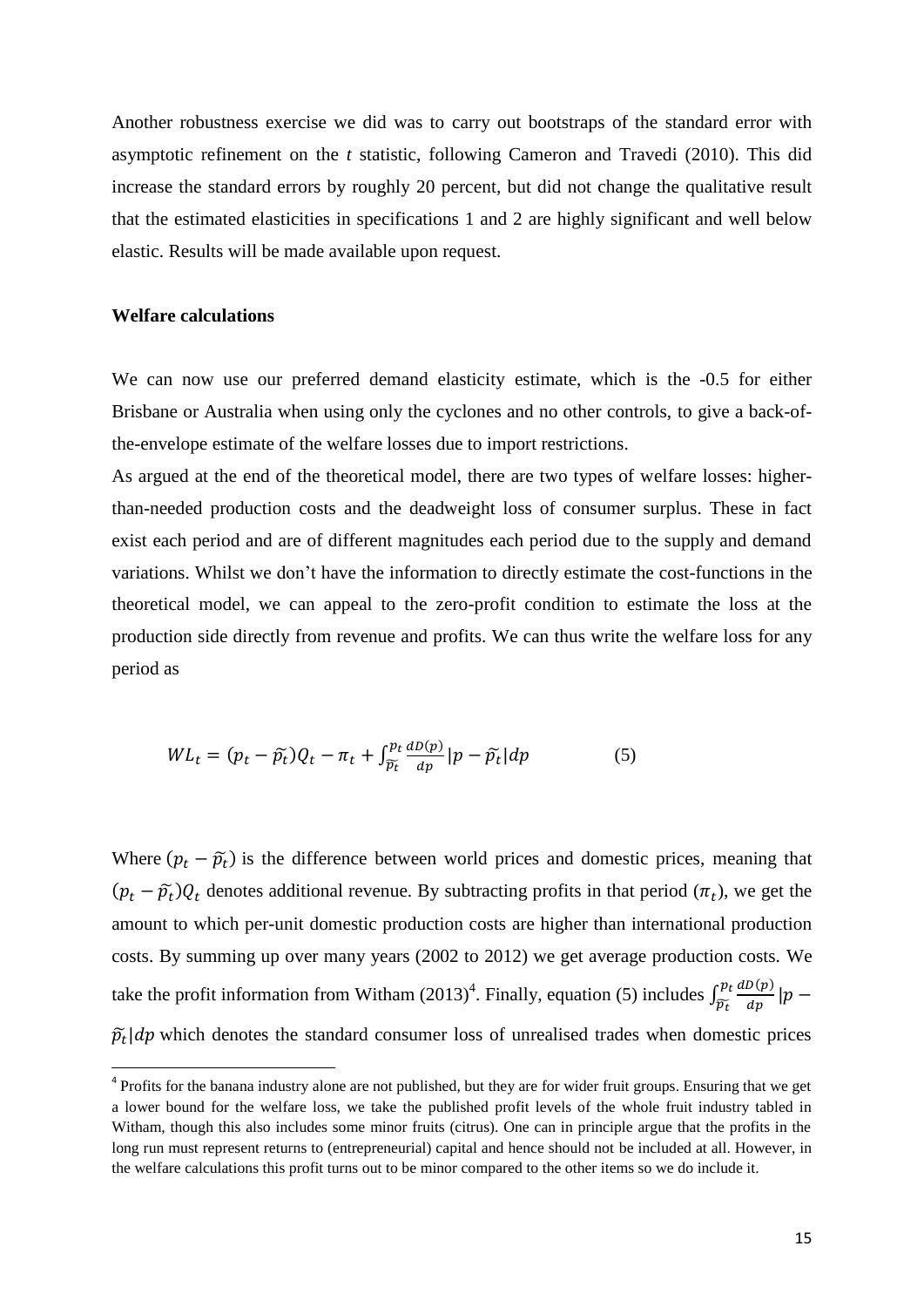are different from world prices, for which we use the estimated equation (4). The use of the absolute price differential,  $|p - \tilde{p}_t|$ , reflects the fact that when the domestic price is above world price the consumer loss is driven by an inability to buy from the world market, whereas if it is below the world price the consumer loss is driven by an inability to sell to the world market.

We can estimate the first part of this equation using our price data and the volume of trades for Australia in the 2002-2012 period. We need to show this for the whole period though, since we will be adding up years of profit with years of losses. We can estimate the second part using our favoured estimate for demand elasticity from Table 2, ie -0.5. Table 3 shows these estimated welfare losses coming from the producer side.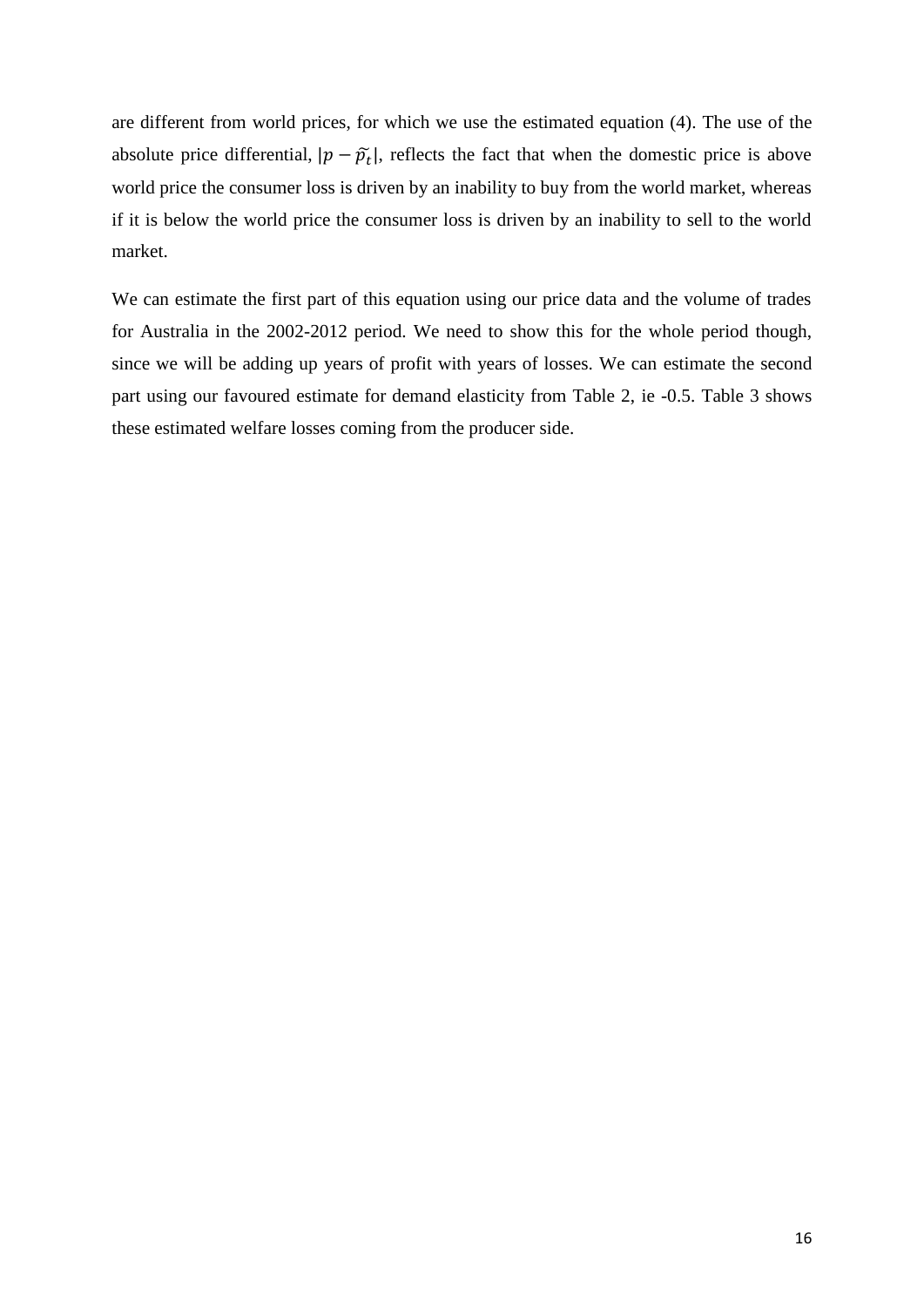| Year    | World           | Australia's      | Price                 | Australia          | Additional                   | Approximate     | Deadweight       |
|---------|-----------------|------------------|-----------------------|--------------------|------------------------------|-----------------|------------------|
| (Ending | Price           | Price            | difference            | Annual             | Revenue                      | Profit of       | loss of          |
| June)   | $(\frac{f}{g})$ | $(\frac{5}{kg})$ | $(p-\widetilde{p_t})$ | Banana             | $(p_t - \widetilde{p_t})Q_t$ | banana          | Producers (\$)   |
|         |                 |                  | $(\frac{$}{kg})$      | Production         |                              | industry $(\$)$ |                  |
|         |                 |                  |                       | $\boldsymbol{Q}_t$ |                              |                 |                  |
|         |                 |                  |                       | (kg)               |                              |                 |                  |
| 2002    | 2.06            | 2.00             | $-0.06$               | 313,314,000        | $-17,307,507$                | 18,853,700      | $-36,161,207$    |
| 2003    | 1.16            | 1.78             | 0.62                  | 264,772,000        | 164 432,343                  | 16,038,850      | 148,393,493      |
| 2004    | 1.25            | 1.72             | 0.47                  | 257,237,000        | 121,277,674                  | 15,897,300      | 105,380,374      |
| 2005    | 1.32            | 1.95             | 0.62                  | 265,570,000        | 165,544,117                  | 1,708,100       | 163,836,017      |
| 2006    | 1.45            | 7.15             | 5.70                  | 187,384,000        | 1,068,926,012                | 18,672,250      | 1,050,253,762    |
| 2007    | 1.12            | 3.01             | 1.88                  | 213,193,000        | 401,024,484                  | 20,185,600      | 380,838,884      |
| 2008    | 1.18            | 2.28             | $1.11$                | 207,061,000        | 229,008,737                  | 19,065,550      | 209,943,187      |
| 2009    | 1.44            | 2.50             | 1.06                  | 270,393,000        | 285,602,733                  | 18,365,400      | 267, 237, 333    |
| 2010    | 1.14            | 1.92             | 0.78                  | 302,173,000        | 236, 243, 047                | 20,337,600      | 215,905,447      |
| 2011    | 0.93            | 7.50             | 6.56                  | 202,751,000        | 1,331,039,540                | 18,843,250      | 1,312,196,290    |
| 2012    | 0.95            | 2.17             | 1.22                  | 285,535,000        | 347,566,706                  | 20,878,150      | 326,688,556      |
| Total   |                 |                  |                       | 2,769,383,000      | 4,333,357,885                |                 | 4, 144, 512, 135 |

Table 3: Calculation of Deadweight Loss of Producers

Source: Authors' own calculations.

Table 3 shows that in 2002 domestic prices were actually below world prices which mean producers were making an implied gain that year relative to the world, perchance from a particularly good harvest. As one can see though, in the cyclone years the implied production losses in terms of production costs minus losses were over a billion dollars, leading to an average producer welfare loss of around 400 million dollars per year for the whole 11 year period. These production losses include the re-planting of bananas.

If we then combine this with the consumer side by means of calculating the classic welfare triangles, and vary the estimate for elasticity we use between the found range of -0.3 to -0.7, we get in Table 4.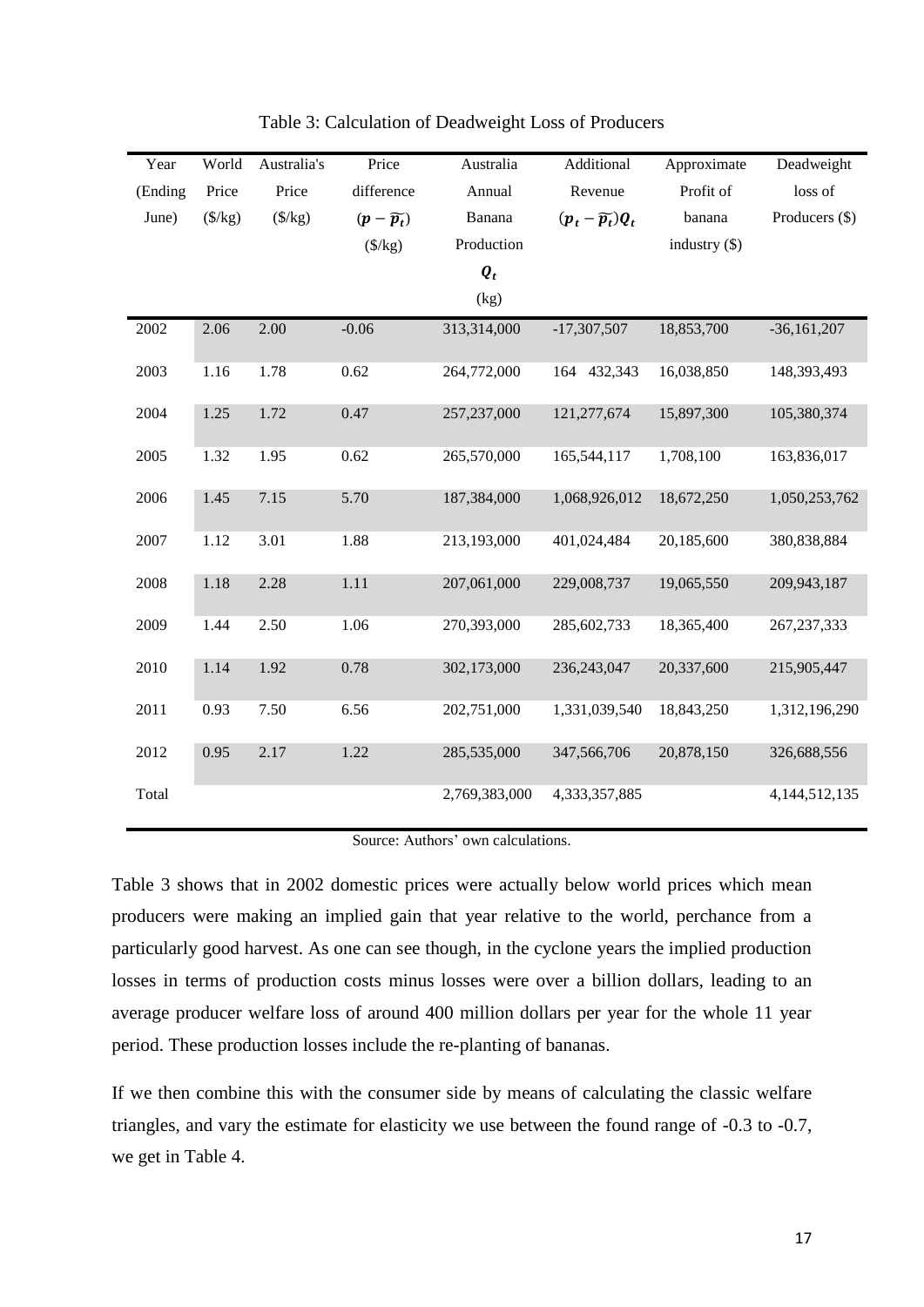| Price      |                |                      |                |                      |                |                      |  |
|------------|----------------|----------------------|----------------|----------------------|----------------|----------------------|--|
| Elasticity | $-0.3$         |                      | $-0.5$         |                      | $-0.7$         |                      |  |
| of         |                |                      |                |                      |                |                      |  |
| Demand     |                |                      |                |                      |                |                      |  |
| Year       | Deadweight     | <b>Total Welfare</b> | Deadweight     | <b>Total Welfare</b> | Deadweight     | <b>Total Welfare</b> |  |
| (ending    | Loss of        | Loss $(\$)$          | Loss of        | Loss $(\$)$          | Loss of        | Loss $(\$)$          |  |
| June)      | Consumers (\$) |                      | Consumers (\$) |                      | Consumers (\$) |                      |  |
| 2002       | 70,442         | $-36,090,766$        | 117,084        | $-36,044,123$        | 163,473        | $-35,997,734$        |  |
| 2003       | 11,290,626     | 159,684,118          | 19,666,534     | 168,060,027          | 28,792,718     | 177,186,211          |  |
| 2004       | 6,131,710      | 111,512,083          | 10,560,231     | 115,940,605          | 15,282,472     | 120,662,846          |  |
| 2005       | 10,158,551     | 173,994,568          | 17,614,479     | 181,450,495          | 25,668,604     | 189,504,620          |  |
| 2006       | 328,518,068    | 1,378,771,830        | 653,283,292    | 1,703,537,054        | 1,100,267,245  | 2,150,521,007        |  |
| 2007       | 68,777,440     | 449,616,323          | 127,285,224    | 508,124,108          | 198,504,825    | 579,343,709          |  |
| 2008       | 25,189,047     | 235, 132, 234        | 44,989,940     | 254,933,127          | 67,597,517     | 277,540,704          |  |
| 2009       | 25,631,012     | 292,868,346          | 45,225,999     | 312,463,333          | 67,100,616     | 334,337,950          |  |
| 2010       | 20,052,228     | 235,957,675          | 35,277,722     | 251,183,169          | 52,180,926     | 268,086,373          |  |
| 2011       | 578,722,173    | 1,890,918,463        | 1,222,764,698  | 2,534,960,988        | 2,200,175,487  | 3,512,371,777        |  |
| 2012       | 48,726,149     | 375,414,704          | 88,583,412     | 415,271,968          | 135,580,152    | 462,268,708          |  |
| Total      | 1,123,267,445  | 5,267,779,580        | 2,265,368,616  | 6,409,880,751        | 3,891,314,037  | 8,035,826,172        |  |

Table 4: Welfare Loss and Elasticities

This table shows a positive consumer welfare loss for every year, even 2002 when the domestic price was below the world price and the (small) consumer welfare loss thus came about from an inability of the marginal consumer to sell their last consumption with overseas consumers. However, looking at our median estimate for demand elasticity (-0.5), we see that for all the other years, the consumer welfare loss was around 200 million per year, with a large 1.2 billion dollar consumer loss in the cyclone year of 2011. In total, our estimates for welfare losses thus vary between 5.3 billion over this 11 year period to 8.0 billion, with around two-thirds of the welfare loss coming about from inefficient production of bananas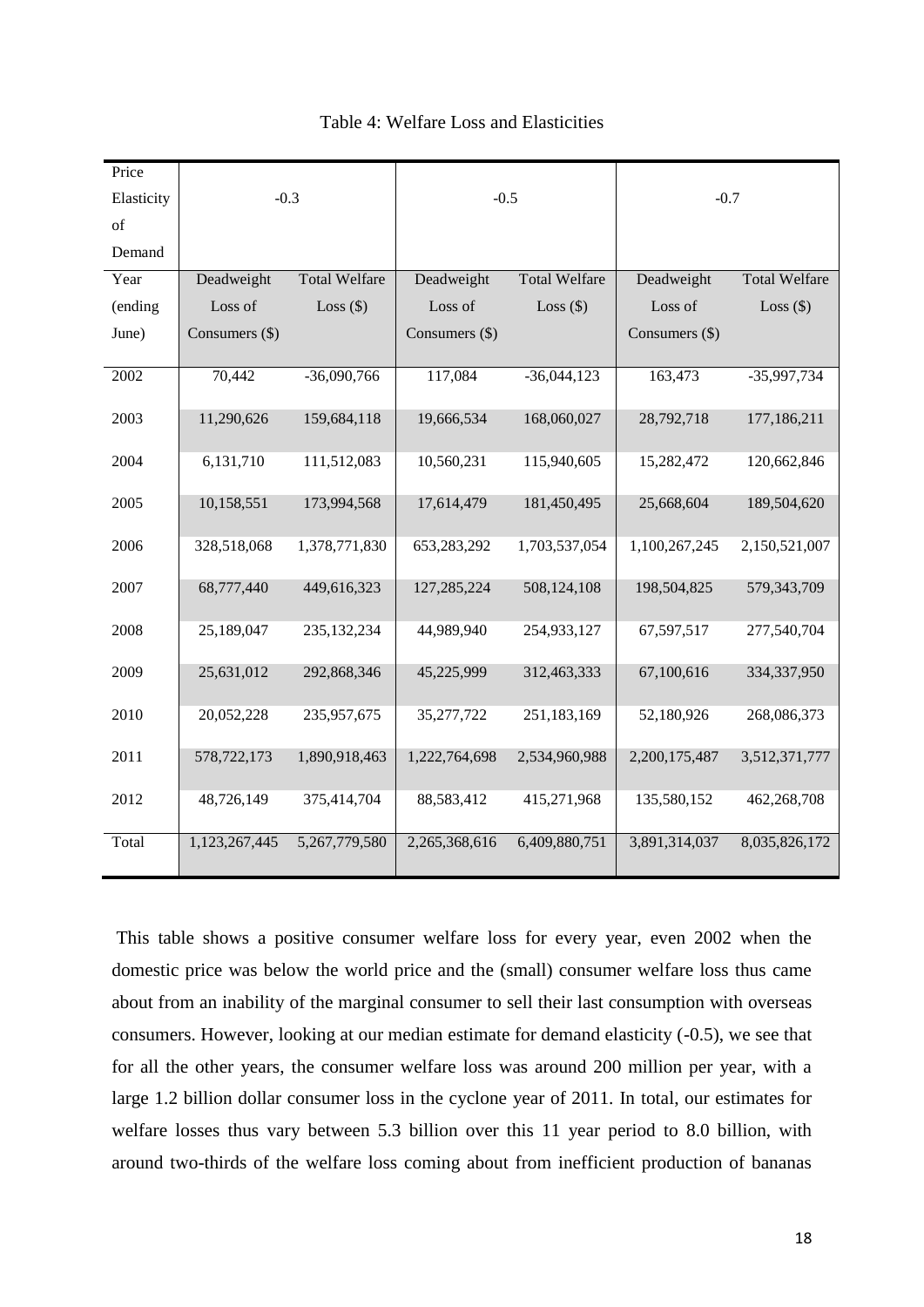and one-third in terms of consumer loss. Total reported profits in this period are only around 230 million, meaning that subtracting them or not changes no more than 5% of this headline figure at most.

#### **Discussion**

This paper introduced a new mechanism for the circumstances in which import restrictions can lead to exports, focusing on the role of supply shocks due to natural disasters when demand is inelastic and supply responses are sluggish due to lags between investments and production. It was argued that the supply shocks created the possibility that suppliers would 'bet' on a negative supply shock when they would make, in expectation, a profit, leading to over-supply in periods in which the negative supply shock did not eventuate.

The empirical section then looked at the Australian banana industry, arguing that the price increase in years when cyclones wiped out 30 percent of production was sufficiently high to generate an increase in subsequent production capacity and actual exports several years after the cyclones. Using the cyclones as unanticipated exogenous shocks, we found a demand elasticity of around -0.5, leading to an estimated yearly welfare loss of some 600 million dollars a year due to the import restrictions, of which around two-thirds comes from inefficient production and one third from loss of consumer surplus. This is more than twice as high as total revenue in normal years, driven by large losses on both the producer and consumer surplus sides in cyclone years. In effect, each banana producer, of which there are around 600, gets a subsidy worth a million dollars each year. It is a fairly extreme example of import protection and with such a subsidy it is perhaps not surprising that it might lead to exports.

If we reflect on it, the mechanism for import-protection driven export-promotion unearthed in this paper would seem to be a niche mechanism that is unlikely to hold for many industries and that is hence mainly an economic curiosum. Not only would an industry need a long lead-time in terms of production to fit this model, but it would also have to be the case that there is no relatively cheap way to avoid the negative exogenous shock that is responsible for the supply shocks. That in turn would seem to limit the mechanism to primary products that are highly dependent on a very specific eco-system that is not replicable elsewhere within the protected market. And the products made in that eco-system would furthermore need to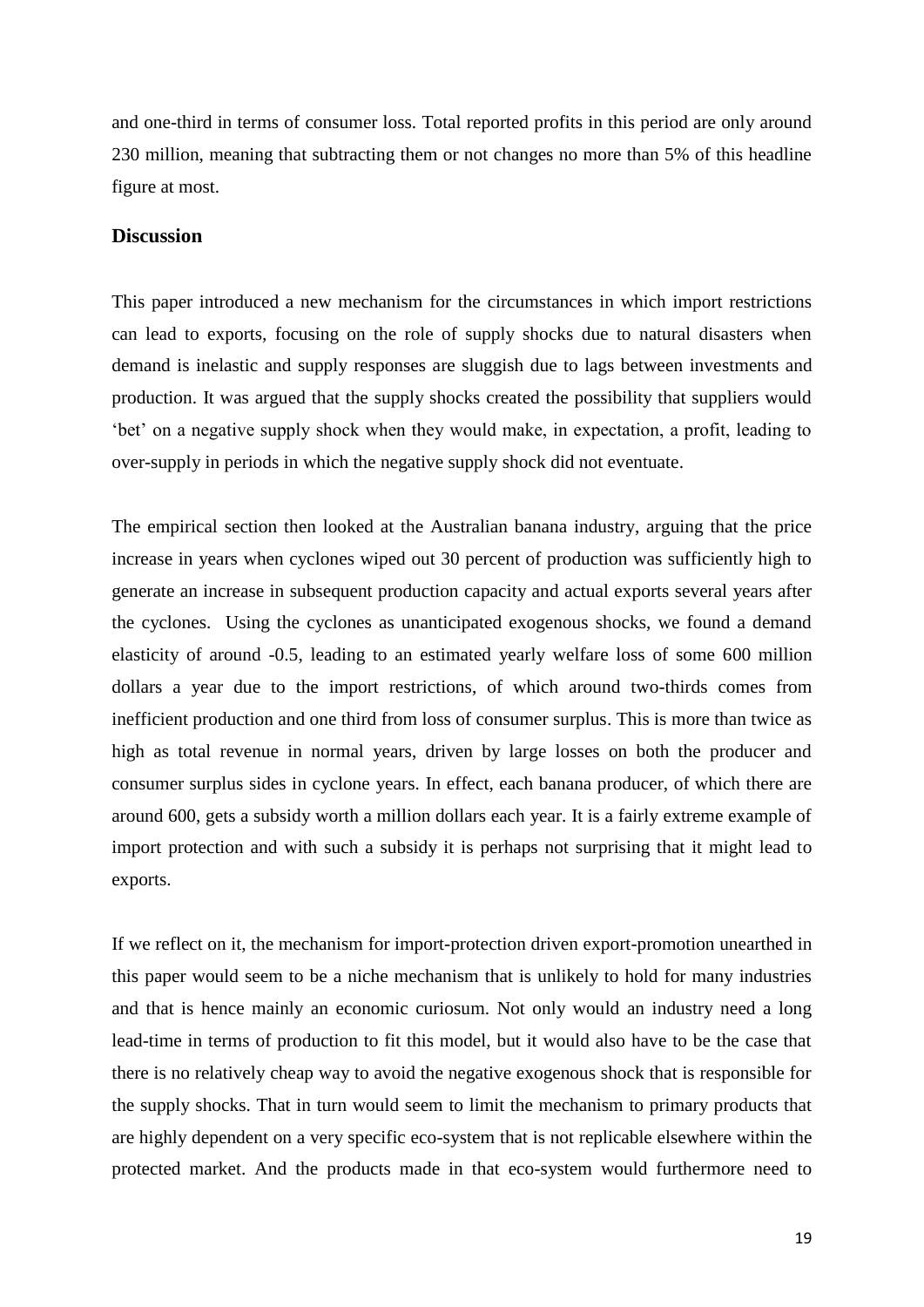supply a relatively inelastic consumer market and nevertheless be a world commodity (so not too tied to a single eco-system either). All we can think of is a set of tropical fruits (pineapple, coconuts, dates) that are subject to storms and diseases, particular primary nicheproducts that depend on a limited number of areas and are subject to disease and climate (such as truffles depending on particular types of forest) and animals-bred-in-captivity where total supply is subject to the uncertainties of poaching and disease (lions and tigers). For those types of markets, import restrictions could lead to the curious and expensive phenomenon of loss-making exports.

On the other hand, natural disasters are a frequent occurrence in many areas and there may be other investment and production situations giving rise to other yet unexplored economic curiosa.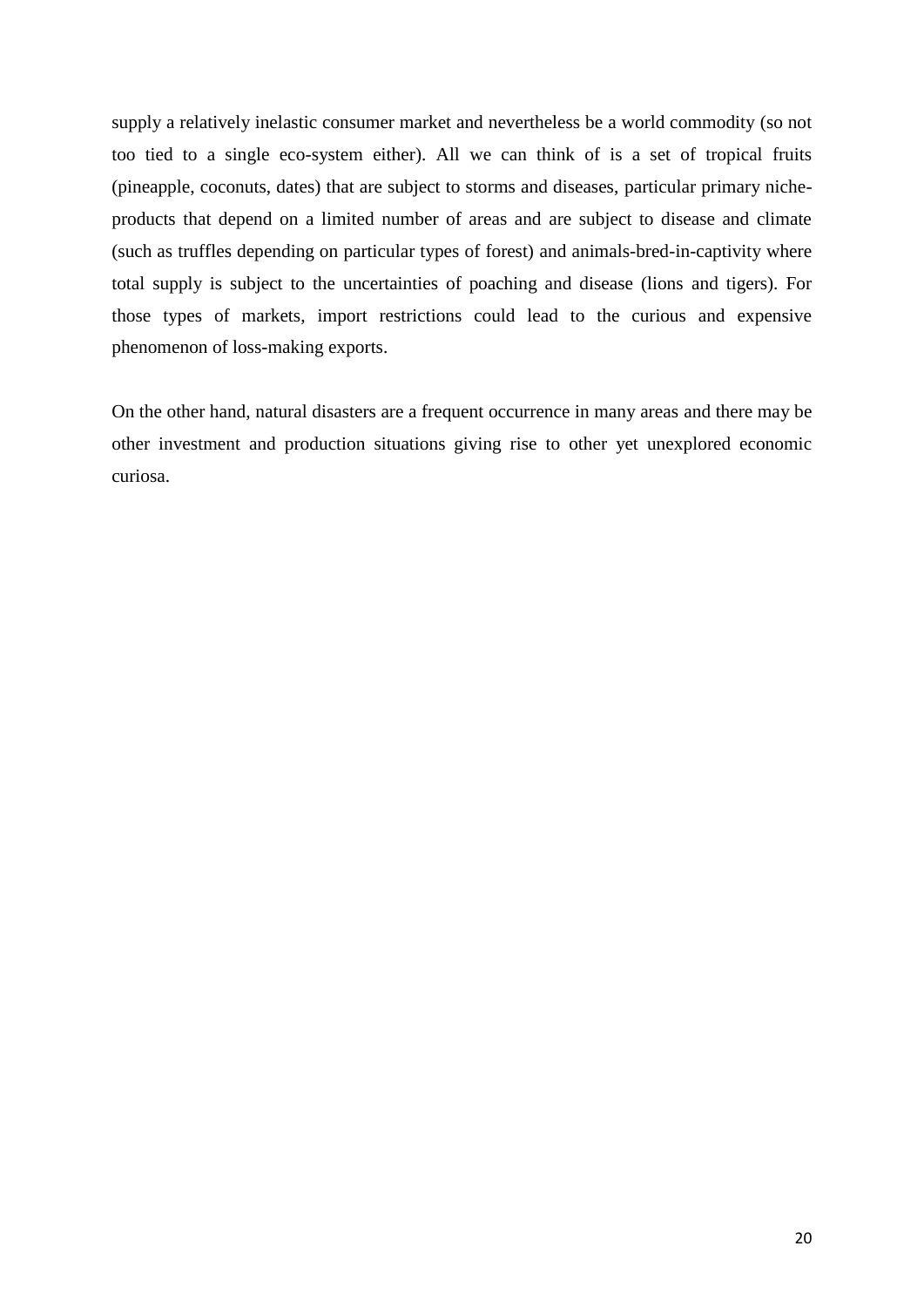#### **References**

Anderson, JR & Stuckey, JA 1974, 'Demand Analysis of the Sydney Banana Market', *Review of Marketing and Agricultural Economics Society*, Australian Agricultural and Resource Economics Society, vol. 42, no. 1, pp. 56-69.

Australian Bureau of Statistics 2013, *Agricultural Commodities, Australia, 2011-2012*, Cat. no. 7121.0, Australian Bureau of Statistics, http://www.abs.gov.au/ausstats/abs@.nsf/mf/7121.0.

Australian Bureau of Statistics 2013, *Consumer Price Index, Australia*, Mar 2013, Cat. no. 6401.0, ABS, http://www.abs.gov.au/AUSSTATS/abs@.nsf/DetailsPage/6401.0Jun%202011.

Australian Bureau of Statistics 2013, *Australian Demographic Statistics*, Mar 2013, Cat. no. 3101.0, Australian Bureau of Statistics, Canberra, [http://www.abs.gov.au/AUSSTATS/abs@.nsf/mf/3101.0.](http://www.abs.gov.au/AUSSTATS/abs@.nsf/mf/3101.0)

Bhagwati, J 1988, 'Export-promoting Protection: Endogenous Monopoly and Price Disparity', *The Pakistan Development Review*, vol. 27, no. 1, pp. 1-5.

Blazy, J. M., Carpentier, A., & Thomas, A. (2011). The willingness to adopt agro-ecological innovations: Application of choice modelling to Caribbean banana planters. *Ecological Economics*, 72, 140-150.

Cameron, AC & Trivedi, PK 2010, *Microeconometrics Using Stata*, Revised Edition, Stata Press, Texas

Evans, E & Ballen, F 2012, *Banana Market*, University of Florida IFAS Extension, viewed 20 September 2013, < http://edis.ifas.ufl.edu/fe901>.

Javelosa, J & Schmitz, A 2006, 'Costs and Benefits of a WTO Dispute: Philippine Bananas and the Australian Market', *Estey Centre Journal of International Law and Trade Policy*, 7, pp. 58-83.

Krugman, PR 1984, 'Import Protection as Export Promotion: International Competition in the Presence of Oligopoly and Economies of Scale', in Krugman PR (1990), Rethinking *International Trade*, The MIT Press, Massachusetts, pp. 185-198.

Leroux, A & Maclaren, D 2011, 'The Optimal Time to Remove Quarantine Bans under Uncertainty: The Case of Australian Bananas', *Economic Record*, 87, pp. 140-152.

Market Information Services 2013, *Brisbane Monthly Bananas*, Market Information Services, Brisbane, Unpublished Historical Dataset.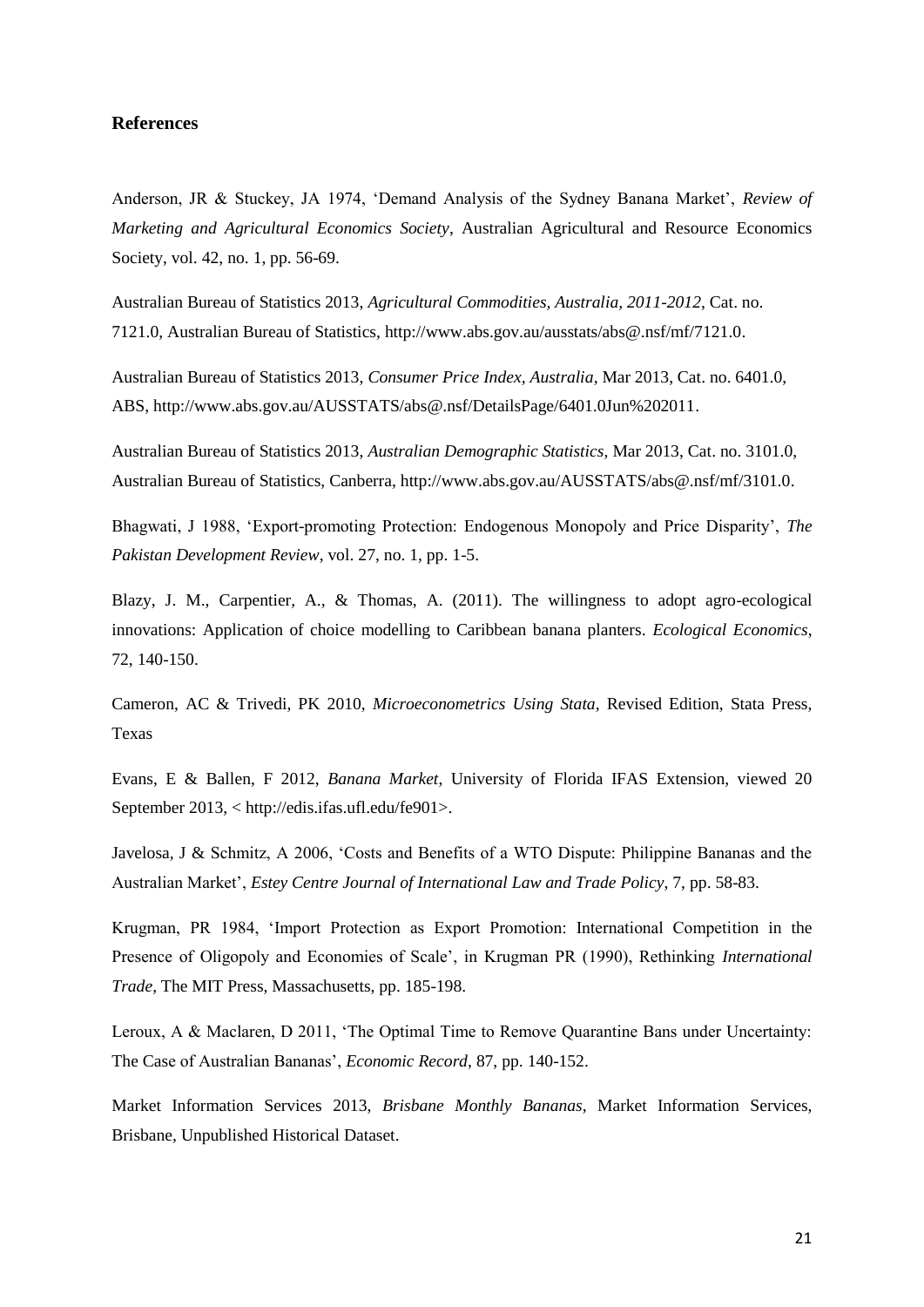Market Information Services 2013, *Melbourne Annual Bananas*, Market Information Services, Brisbane, Unpublished Historical Dataset.

Market Information Services 2013, *Sydney Annual Bananas*, Market Information Services, Brisbane, Unpublished Historical Dataset.

Oladi, R., & Gilbert, J. (2011). Monopolistic Competition and North–South Trade. *Review of International Economics*, 19(3), 459-474. North-South, monopolistic competition.

- Pires, A. J. G. (2012). International trade and competitiveness. *Economic Theory*, 50(3), 727-763.
- Pires, A. J. G. (2012). Home market effects with endogenous costs of production. *Journal of Urban Economics*.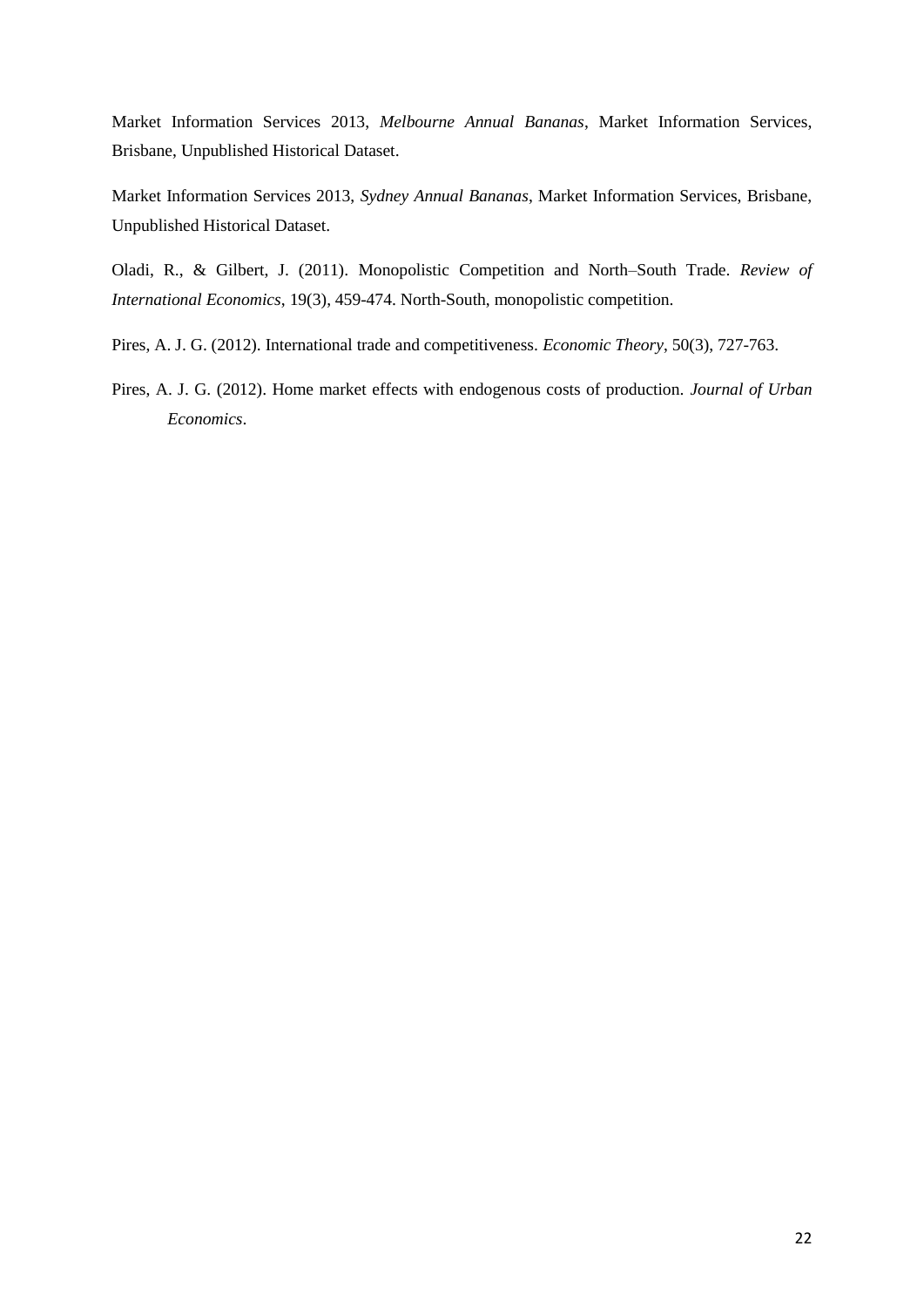#### **Appendix 1. Elasticity and over-production**

We here look at how  $\frac{\partial \pi}{\partial \lambda} > 0$  and  $\frac{\partial \alpha f}{\partial \lambda}$  $\frac{f_{\text{max}}}{\partial a}$  < 0 follow from demand inelasticity.

Using the derivative of the profit equation, we get an expression for when  $\frac{\partial \pi}{\partial \lambda} > 0$ :

$$
\frac{\partial \pi}{\partial \lambda} = (1 - \rho)f^{-1}((1 - \rho)X) - f^{-1}(X) > 0
$$
  

$$
\Rightarrow \frac{(1 - \rho)f^{-1}((1 - \rho)X)}{f^{-1}(X)} > 1
$$
 (A1)

Starting from the first-order approximation  $\lim_{\rho \to 0}$  we get the following expression:

$$
f^{-1}((1 - \rho)X) = f^{-1}(X) - \rho_X f^{-1}(X)
$$

Using this for the numerator in (A1) we get

$$
(1 - \rho)f^{-1}((1 - \rho)X) \approx f^{-1}(X) - \rho_X f^{-1}(X) - \rho f^{-1}(X) + \rho_X^2 f^{-1}(X)
$$

Of which the last term vanishes. We thus get for small value of  $\rho$ 

$$
\frac{\partial \pi}{\partial \lambda} \approx -\rho_X f^{-1}(X) - \rho f^{-1}(X)
$$

Which is bigger than 0 iff  $\frac{-Xf^{-1}(x)}{f^{-1}(x)}$  $\frac{xf^{-1}(x)}{f^{-1}(x)} > 1$ . The next part is to show this is equivalent to  $\frac{\partial af^{-1}(x)}{\partial x}$  $\frac{dQ}{da}$  < 0. Using the product rule, we get

$$
\frac{\partial \mathrm{a} f^{-1}(\mathrm{a} \mathrm{Q})}{\partial \mathrm{a}} = f^{-1}(\mathrm{a} \mathrm{Q}) + \mathrm{a} \frac{\partial f^{-1}(\mathrm{a} \mathrm{Q})}{\partial \mathrm{a}}
$$

Multiplying with  $\frac{\partial aQ}{\partial aQ}$  this becomes

$$
\frac{\partial \boldsymbol{a} f^{-1}(\boldsymbol{a} \boldsymbol{Q})}{\partial \boldsymbol{a}} = f^{-1}(\boldsymbol{a} \boldsymbol{Q}) + \boldsymbol{a} \boldsymbol{Q} \times \frac{\partial f^{-1}(\boldsymbol{a} \boldsymbol{Q})}{\partial \boldsymbol{a} \boldsymbol{Q}} < 0
$$

If we then replace  $aQ = X$ , we get in a first order approximation:

$$
\frac{\partial af^{-1}(X)}{\partial a} = f^{-1}(X) + X \frac{\partial f^{-1}(X)}{\partial a} < 0
$$
\n
$$
\to f^{-1}(X) + Xf^{-1}(X) < 0
$$
\n
$$
\to 1 + \frac{-Xf^{-1}(X)}{f^{-1}(X)} < 0
$$
\n
$$
\to \frac{-Xf^{-1}(X)}{f^{-1}(X)} > 1
$$